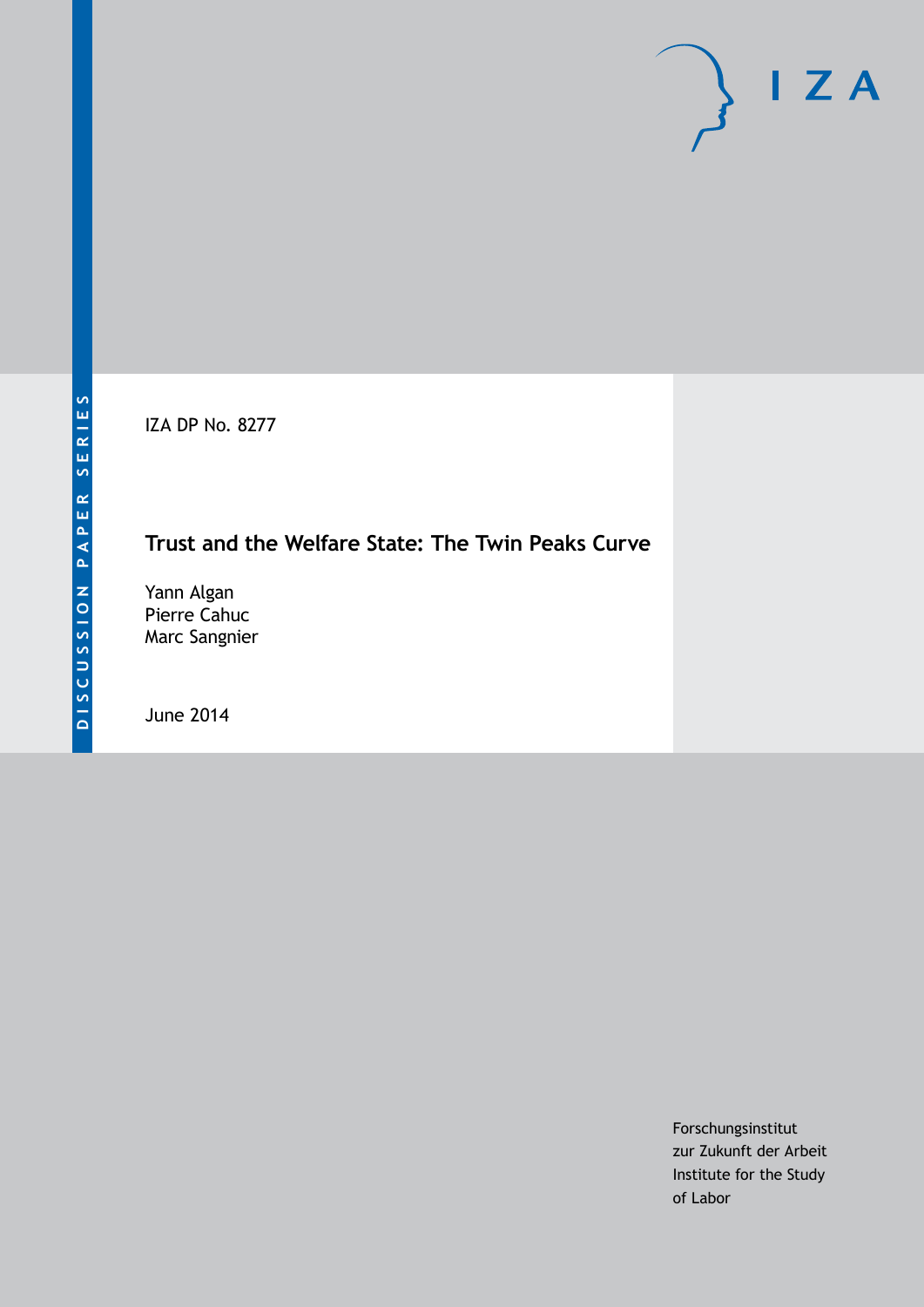# **Trust and the Welfare State: The Twin Peaks Curve**

# **Yann Algan**

*Sciences Po and IZA*

### **Pierre Cahuc**

*CREST-ENSAE, École Polytechnique, IZA and CEPR*

### **Marc Sangnier**

*AMSE, Aix-Marseille University, CNRS and EHESS*

Discussion Paper No. 8277 June 2014

IZA

P.O. Box 7240 53072 Bonn Germany

Phone: +49-228-3894-0 Fax: +49-228-3894-180 E-mail: [iza@iza.org](mailto:iza@iza.org)

Any opinions expressed here are those of the author(s) and not those of IZA. Research published in this series may include views on policy, but the institute itself takes no institutional policy positions. The IZA research network is committed to the IZA Guiding Principles of Research Integrity.

The Institute for the Study of Labor (IZA) in Bonn is a local and virtual international research center and a place of communication between science, politics and business. IZA is an independent nonprofit organization supported by Deutsche Post Foundation. The center is associated with the University of Bonn and offers a stimulating research environment through its international network, workshops and conferences, data service, project support, research visits and doctoral program. IZA engages in (i) original and internationally competitive research in all fields of labor economics, (ii) development of policy concepts, and (iii) dissemination of research results and concepts to the interested public.

<span id="page-1-0"></span>IZA Discussion Papers often represent preliminary work and are circulated to encourage discussion. Citation of such a paper should account for its provisional character. A revised version may be available directly from the author.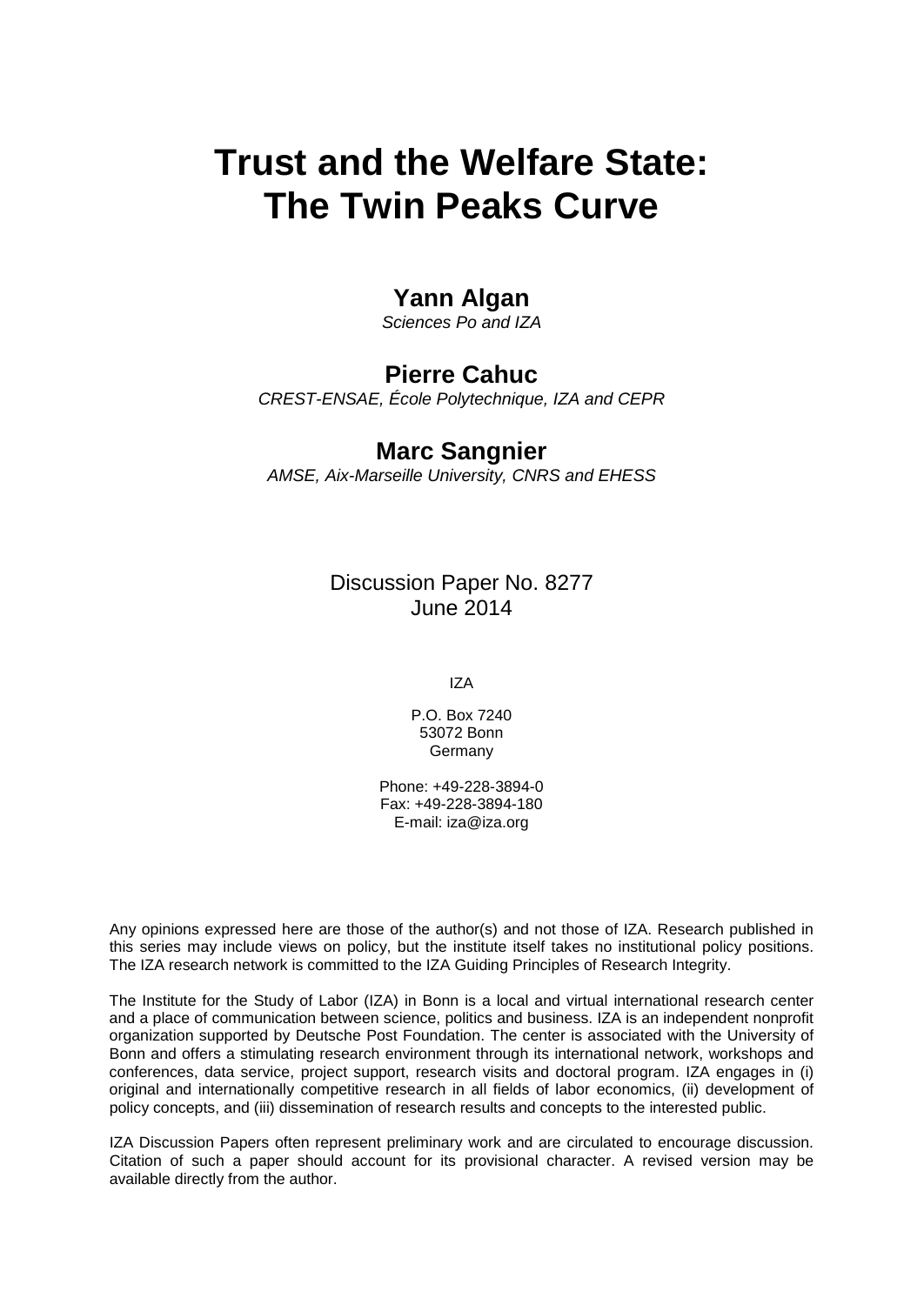IZA Discussion Paper No. 8277 June 2014

# **ABSTRACT**

# **Trust and the Welfare State: The Twin Peaks Curve[\\*](#page-1-0)**

We show the existence of a twin peaks relation between trust and the size of the welfare state that stems from two opposing forces. Uncivic people support large welfare states because they expect to benefit from them without bearing their costs. But civic individuals support generous benefits and high taxes only when they are surrounded by trustworthy individuals. We provide empirical evidence for these behaviors and this twin peaks relation in the OECD countries.

JEL Classification: H1, Z1

Keywords: welfare state, trust, civism, corruption, redistribution

Corresponding author:

Pierre Cahuc Laboratoire de Macroéconomie **CREST** 15 Boulevard Gabriel Péri 92245 Malakoff Cedex France E-mail: [pierre.cahuc@gmail.com](mailto:pierre.cahuc@gmail.com)

A different version of this paper was previously circulated under the title "Efficient and Inefficient Welfare States". The research leading to these results has received funding from the European Research Council for Yann Algan under the European Community Seventh Framework Programme  $(FP7/2007-2013)$  / ERC grant agreement n° 240923.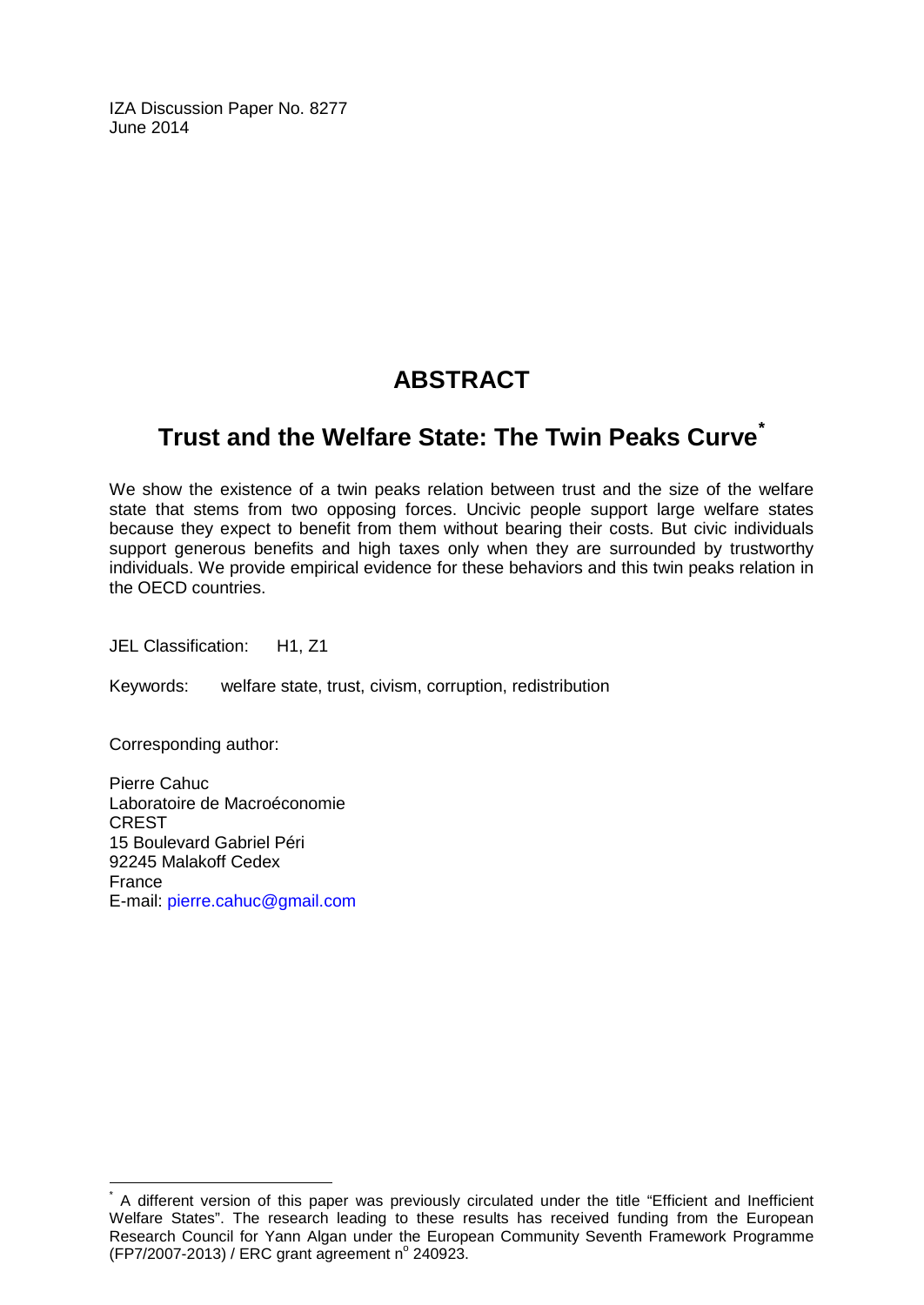# 1 Introduction

Why does the welfare state take such a variety of different forms across countries? To this long-established question a recent literature responds with the hypothesis that the size of the welfare state depends positively on the country level of trust. In particular, [Rothstein and](#page-19-0) [Uslaner](#page-19-0) [\(2005\)](#page-19-0) and [Rothstein et al.](#page-19-1) [\(2010\)](#page-19-1) argue that the persistence of large welfare states in Scandinavian countries is explained by the trustworthiness of their citizens. Those large welfare states, it is argued, rely on conditional cooperation. Trustworthy, or "civic" individuals consent to pay high rates of tax only because they are convinced that their compatriots are paying their taxes too, and not misusing social benefits.

We will show that this explanation is only one part of a much broader story. Figure  $1(a)$  $1(a)$ shows that the observed cross-country relationship between trust and the size of welfare states is not monotonic, contrary to the traditional claim, but can be visualized as *twin peaks*. Although Austria, Belgium, France, Germany and Italy display limited trust, their welfare states are as large as those of Scandinavian countries. Similarly, Figure [1](#page-20-0)[\(b\)](#page-20-2) shows a twin peaks relation between the transparency and the size of the different OECD welfare states. Our paper provides a rational and testable prediction for this puzzle. We argue that this twin peaks curve arises from a conflict inherent in the attitudes of civic and uncivic individuals towards the welfare state. Uncivic citizens, the sort who evade their tax obligations while seeking to extract all they can from social benefits, will support the expansion of the welfare state more strongly than civic citizens will, since they expect to benefit the most from it while shirking the costs. A rise in the share of uncivic citizens could thus increase the demand for a generous welfare state. However, an opposing force is also at play. Civic citizens will be less inclined to support high taxes if they expect to be surrounded by uncivic individuals who do not pay taxes and abuse social benefits.

The first part of the paper develops a political economy model where these two opposing forces can lead to a twin peaks relation between trust and the size of the welfare state. The model comprises trustworthy and untrustworthy individuals. Civic individuals cheat neither on taxes nor on social benefits. Uncivic individuals cheat on both taxes and social benefits if this is in their own interest. The model predicts that the first peak of the twin peaks relation appears at the point where political power shifts from untrustworthy to trustworthy citizens. This shift is associated with an immediate drop in support for the welfare state, since trustworthy citizens are less favorable to redistribution than untrustworthy citizens. The second peak appears when everyone is civic. In this situation, all individuals strongly support the welfare state because nobody cheats on taxes and social benefits.

Next, we extend the model to take into consideration the behavior of the civil servants who administer the welfare state. We make the plausible assumption that the civic spirit obtaining among public officials will mirror that of the population. The model can then generate the observed twin peaks relation between the transparency and the size of the welfare state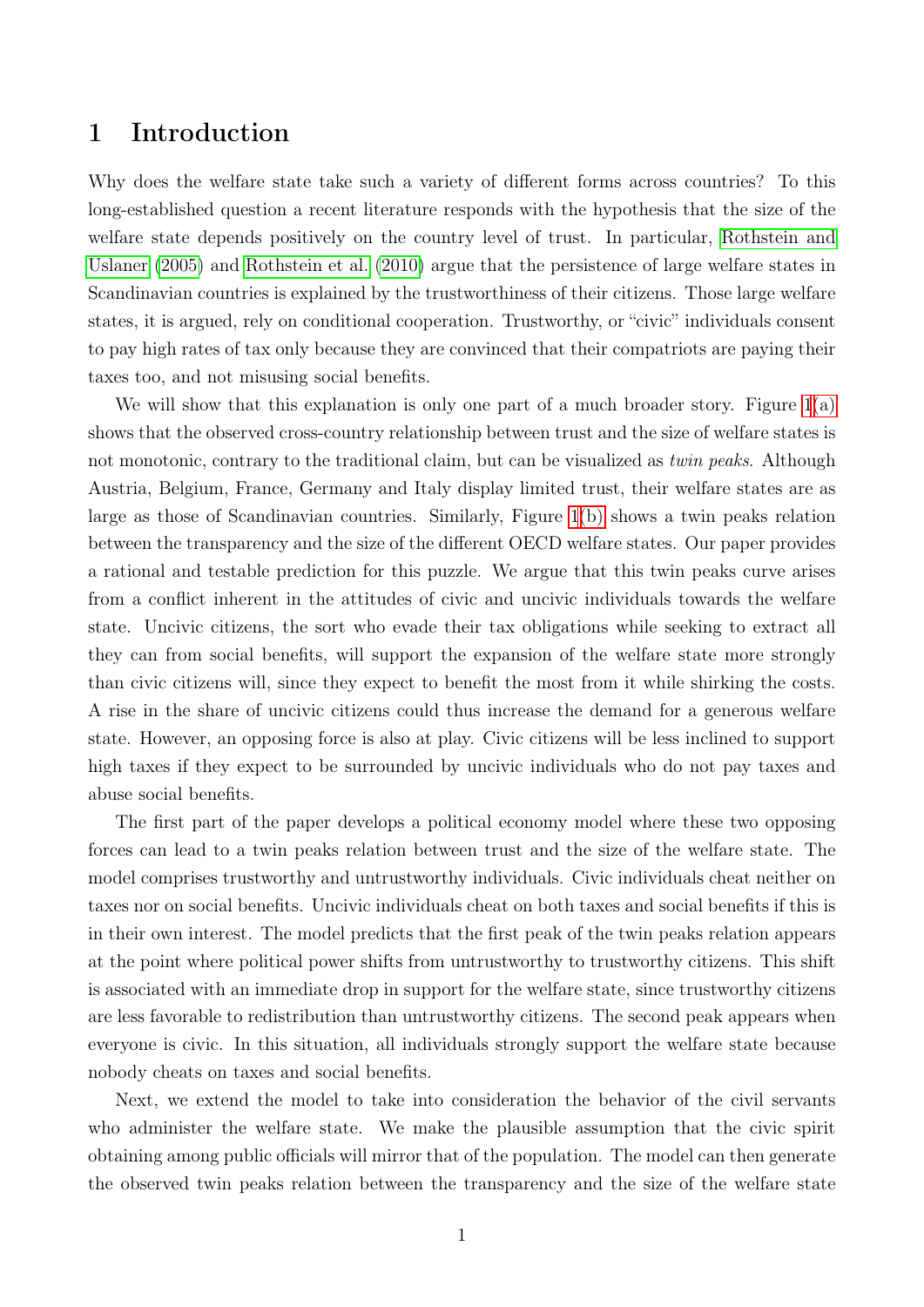documented in Figure [1](#page-20-0)[\(b\).](#page-20-2) Overall, the model lays down the theoretical foundations for the existence of a large and corrupt welfare state in a society populated by numerous untrustworthy individuals who cheat on social benefits and dodge their taxes. Conversely, the welfare state can be both large and transparent – but only if the share of trustworthy individuals is sufficiently large. The model can thus explain the existence of support for large welfare states in both low-trust and high-trust countries, but with very contrasting degrees of transparency.

We then test the predictions and mechanisms of the model with both macro and micro evidence. We start by providing macro evidence for the twin peaks curve across OECD countries. We perform piecewise linear regressions – letting the data endogenously determine the breakpoint – between various measures of the generosity of the welfare state and a handful of measures of trust and trustworthiness. We check the robustness of the results by controlling for alternative variables – ethnic segmentation, democracy score, and real GDP per capita – that have been found to influence the size of the welfare state. We then test the main individual mechanisms of the model by using international social surveys. From the World Values Survey, we find that uncivic individuals support the welfare state more strongly than civic ones. In particular, individuals who declare that it may be excusable to claim government benefits to which they are not entitled or to avoid a fare on public transport, are found to support more generous social programs than trustworthy individuals who declare that there is never an excuse for cheating. From the European Social Survey, we also find that individuals who think that they are surrounded by people of a more trustworthy kind exhibit a stronger degree of support for the welfare state.

Our paper follows two strands of related research. The first strand deals with the existence of a positive and monotonic relationship between trust and the welfare state. In particular in political science, [Hetherington](#page-18-0) [\(1998,](#page-18-0) [2004\)](#page-18-1) argues that the decline in political trust has played a central role in the demise of progressive policy in the United States over the last several decades. [Rothstein and Uslaner](#page-19-0) [\(2005\)](#page-19-0), [Rothstein et al.](#page-19-1) [\(2010\)](#page-19-1), [Bergh and Bjørnskov](#page-17-0) [\(2011\)](#page-17-0), and [Bjørnskov and Svendsen](#page-17-1) [\(2013\)](#page-17-1) claim that the scope of the welfare state in OECD countries is limited by distrust towards others and towards governmental institutions. The lineage of the notion can be traced to Adam Smith, who stressed in The Wealth of Nations that "where the people have entire confidence in their magistrates, are convinced of the necessity of the tax for the support of the state, and believe that it will be faithfully applied to that purpose, such conscientious and voluntary payment may sometimes be expected."<sup>[1](#page-4-0)</sup> This explanation fits well with the specific group of very high-trusting countries. But it cannot account for the existence of large and non-transparent welfare states in very low-trusting countries. Our paper stands out from this strand of research in at least two ways. First, we provide a rationale for the existence of a twin peaks curve. We also explain why large welfare states might be supported in both high-trusting and low-trusting countries, but are transparent in the former group of

<span id="page-4-0"></span><sup>&</sup>lt;sup>1</sup>[Smith](#page-19-2) [\(1904\)](#page-19-2), book V, chapter II. See [Evensky](#page-18-2) [\(2005\)](#page-18-2) for a thorough discussion.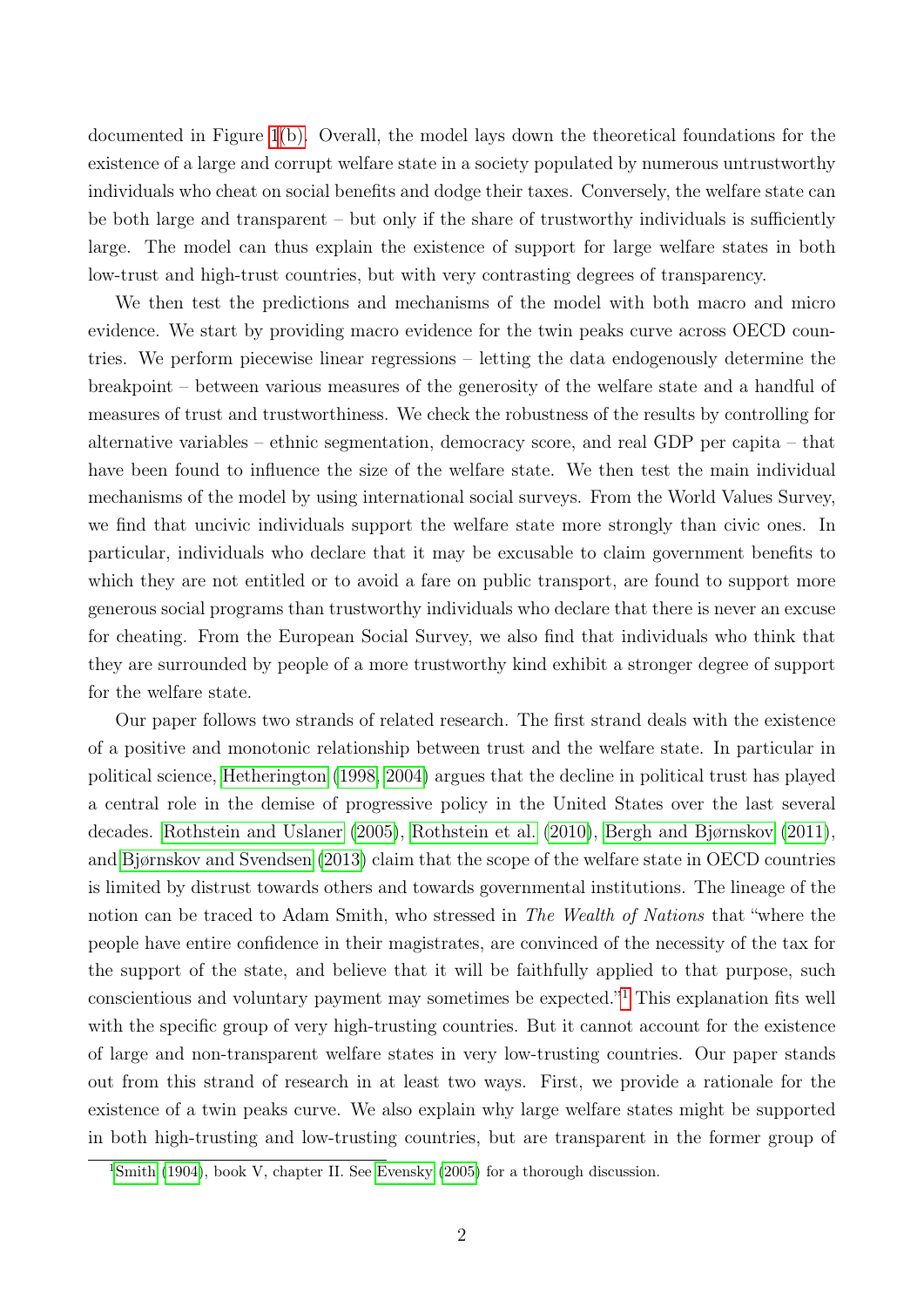countries only. Second, we provide macro and micro evidence on the twin peaks relationship between trust and support for the welfare state.

A second research theme emerges out of the economics of redistribution. The seminal explanations of the support for redistribution looked at the distribution of incomes before taxes and transfers (see [Alesina and Glaeser 2004\)](#page-17-2) and at prevailing beliefs about income mobility [\(Piketty 1995,](#page-19-3) [Bénabou and Ok 2001,](#page-17-3) [Alesina and La Ferrara 2005\)](#page-17-4). Alternative explanations of the demand for redistribution have stressed the role of fairness [\(Corneo and Gruner 2002,](#page-18-3) [Alesina and Angeletos 2005,](#page-17-5) [Luttens and Valfort 2008\)](#page-18-4), reciprocal altruism [\(Fong 2001,](#page-18-5) [Fong](#page-18-6) [et al. 2006\)](#page-18-6), inherited preference ingrained in past historical experience [\(Corneo and Gruner](#page-18-3) [2002,](#page-18-3) [Alesina and Fuchs-Schündeln 2007,](#page-17-6) [Luttmer and Singhal 2011,](#page-19-4) [Alesina and Giuliano](#page-17-7) [2011\)](#page-17-7), ethnic segmentation and group loyalty [\(Luttmer 2001](#page-18-7) and [Alesina and Glaeser 2004\)](#page-17-2), the desire to act in accordance with public values [\(Corneo and Gruner 2002\)](#page-18-3), and the role of the electoral system [\(Alesina et al. 2001](#page-17-8) and [Persson and Tabellini 2002\)](#page-19-5). The originality of our contribution is to stress the central role of what might be called "civicness" and beliefs in the trustworthiness of others. In particular, we exploit specific questions about the perceived behavior of compatriots with respect to various social benefits and we show that these perceived behaviors are significantly associated with support for the welfare state.

The paper is organized as follows. Section [2](#page-5-0) presents a model that rationalizes the twin peaks relation between trust and the size of the welfare state. Section [3](#page-9-0) provides evidence for the twin peaks curve for OECD countries. Section [4](#page-12-0) tests the main predictions of the model at the individual level. Section [5](#page-16-0) concludes.

# <span id="page-5-0"></span>2 The model

This section analyzes the theoretical foundations of the relationship between trust, trustworthiness and the scope of the welfare state.

#### 2.1 The setup

There is a continuum of individuals of measure one and a government which levies taxes and provides social benefits. Every individual is either trustworthy or untrustworthy. The share of trustworthy (or "civic") individuals is denoted by  $\alpha \in [0,1]$ . Civic individuals pay taxes and only claim benefits to which they are entitled. Untrustworthy (or "uncivic") individuals are purely opportunistic: they cheat on taxes and social benefits whenever this can raise their income. All individuals have the same preferences over consumption. For the sake of simplicity, we use a logarithmic utility function  $\ln(c)$ , where c stands for consumption.

Every individual produces  $y > 0$  units of the consumption good with probability  $\pi \in (0,1)$ and a lower level, denoted by  $y_0 \in (0, y)$ , with probability  $1 - \pi$ . Productive individuals, who produce  $y$ , must pay a tax, denoted by  $t$ , to finance benefits, denoted by  $b$ , provided to those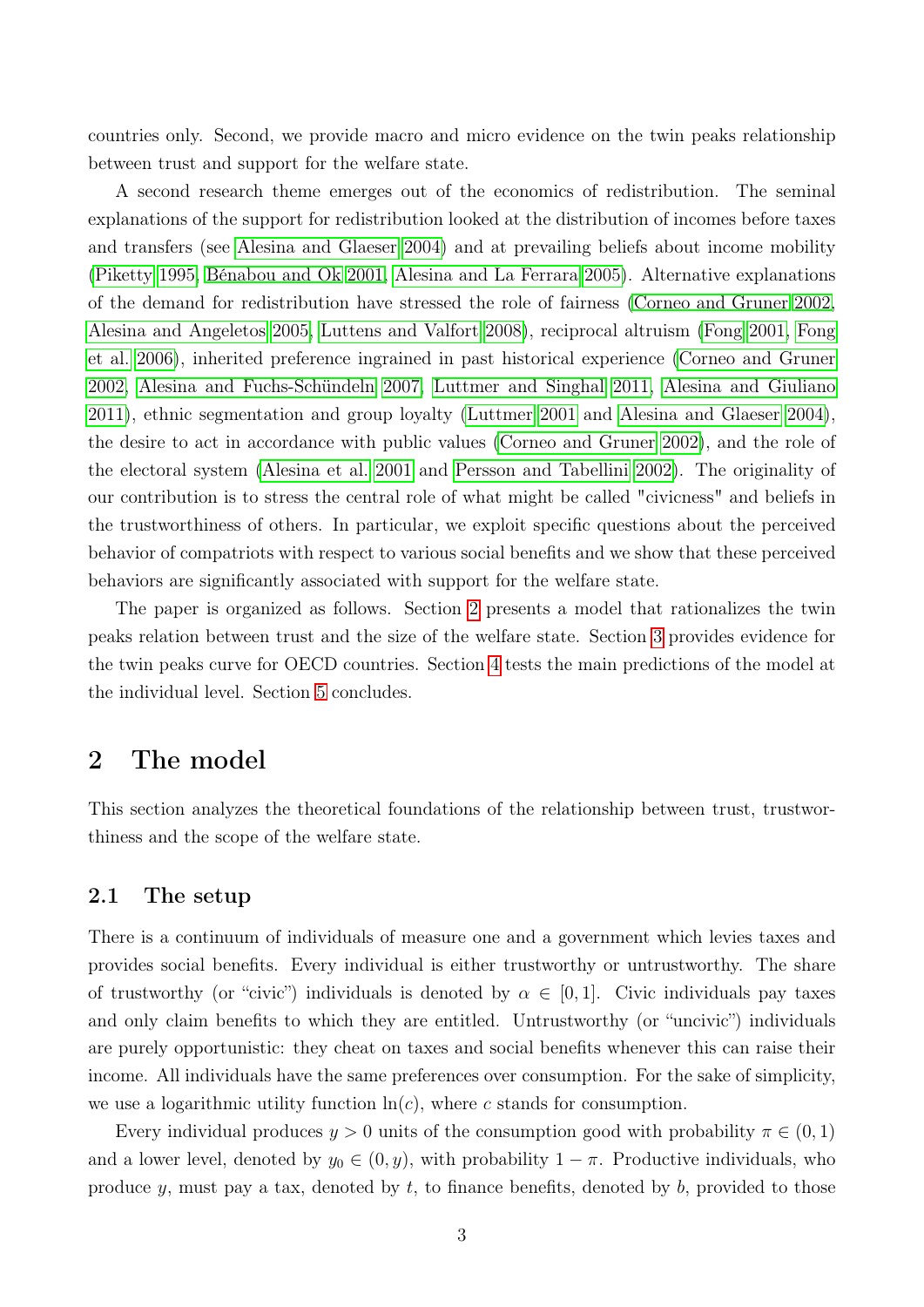who produce  $y_0$ . Productive individuals can hide their production with probability  $1 - p$ . For instance, if it is possible for them to work in the informal sector, their production cannot be observed by the government. Civic individuals always declare their true level of production. Thus, they pay the required tax if they are productive and they claim benefits only if they produce the low level  $y_0$ . Uncivic individuals able to hide their production never pay taxes and always claim benefits whatever their level of production.

The timing of events is as follows. First, individuals are born either civic or uncivic. Second, individuals vote on benefits and taxes. Third, a share  $\pi$  of individuals produce y and a share  $1 - \pi$  produce  $y_0$ . Then, taxes are paid and benefits are distributed.

#### 2.2 Support for the welfare state

We first analyze the degree of support for the welfare state from civic and uncivic individuals. Every individual prefers the settings of tax and benefits that maximize her expected utility subject to the budget constraint of the government. The tax receipt of the government comes from the tax paid by the  $\pi\alpha$  productive civic individuals and from the  $p\pi(1-\alpha)$  productive uncivic individuals whose production cannot be hidden. The benefits are provided to the  $(1-\pi)$ unproductive individuals and to the  $\pi(1-p)(1-\alpha)$  productive uncivic individuals who can claim benefits because their production can be hidden. Accordingly, the budget constraint of the government is

<span id="page-6-0"></span>
$$
\pi t \left[ \alpha + p(1 - \alpha) \right] = \left[ (1 - \pi) + \pi (1 - p)(1 - \alpha) \right] b. \tag{1}
$$

• Civic individuals expect to pay the tax  $t$  if they are productive and to get benefits  $b$ otherwise. Their preferred taxes and benefits maximize

<span id="page-6-2"></span>
$$
\pi \ln(y - t) + (1 - \pi) \ln(y_0 + b),\tag{2}
$$

subject to the budget constraint  $(1)$ .<sup>[2](#page-6-1)</sup> The optimal tax is

$$
t_{\text{civic}} = (1 - \pi)y - \frac{(1 - \pi) + \pi(1 - p)(1 - \alpha)}{\alpha + p(1 - \alpha)}y_0 \ge 0.
$$
 (3)

This equation shows that the preferred tax of civic individuals increases with the share of civic individuals. The reason is that the proportion of people abusing social benefits is smaller when the share of civic individuals is greater. Accordingly, the welfare state provides social insurance more effectively, the more civic individuals there are. This fosters support for the welfare state. In the limit case where all individuals are civic  $(\alpha = 1)$ , the tax, equal to  $(1 - \pi)(y - y_0)$ , is necessarily positive. However, as the share of civic individuals becomes smaller, the preferred tax of civic individuals will drop. It

<span id="page-6-1"></span><sup>&</sup>lt;sup>2</sup>The logarithmic utility function implies that the optimal tax always satisfies  $t < y$ . This condition holds true for civic and uncivic individuals.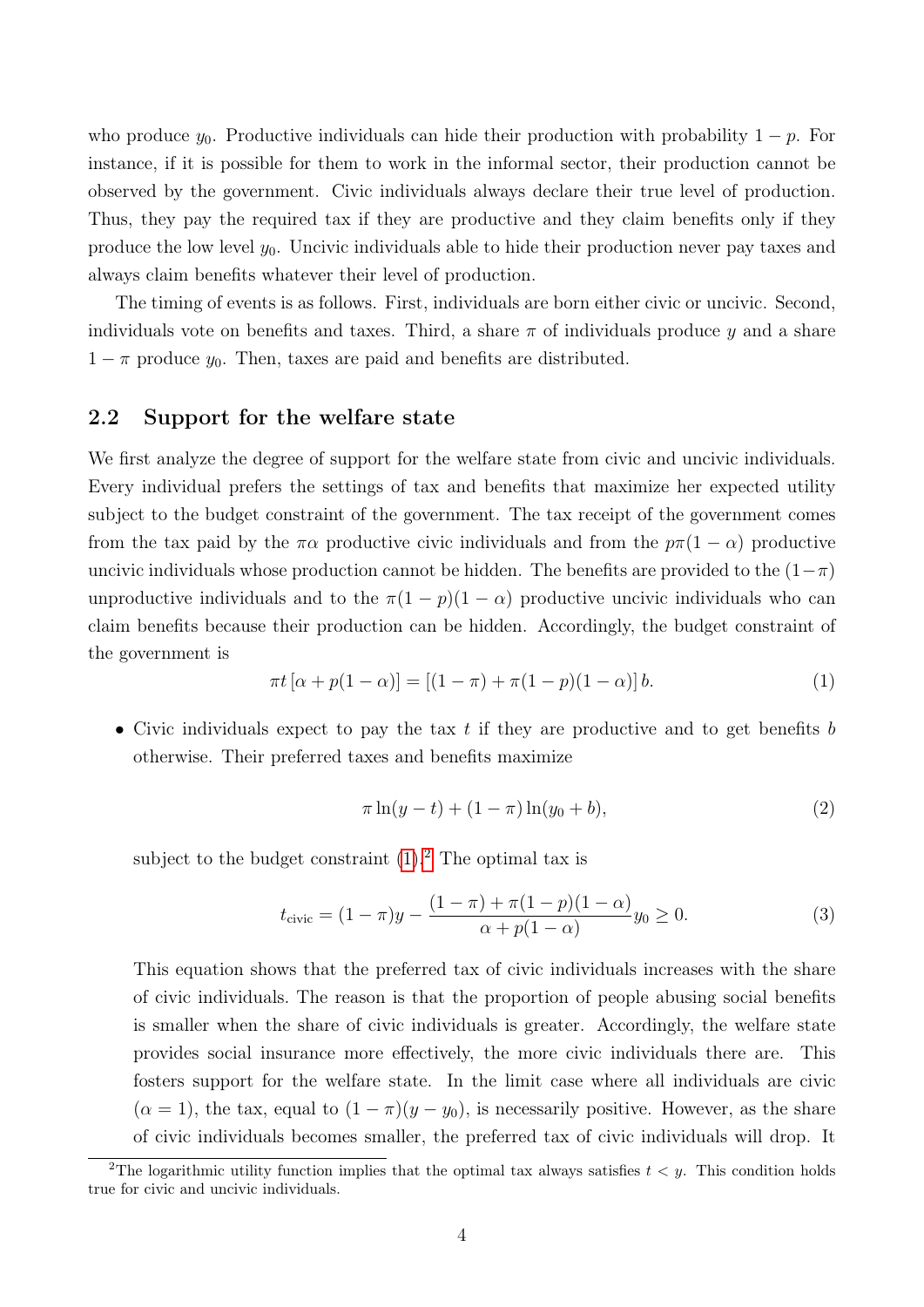can even drop to zero if the probability  $p$  of tax evasion being detected is small enough: below the threshold  $\bar{p} = y_0/[y + \pi(y_0 - y)]$ . In this case, the share of people who pay tax is so small with respect to the share of people who get benefits that civic individuals become unwilling to pay taxes, because the return to taxes has become too small. In what follows, we shall assume, for the sake of simplicity, that the probability of tax evasion being detected is above the threshold  $\bar{p}$  so that the optimal tax chosen by civic individuals is always positive. Once the tax  $t_{\rm{}circ}$  is known, it is possible, using the budget constraint [\(1\)](#page-6-0), to compute the preferred benefits  $b_{\rm{}c\rm{}iv\rm{}ic}$  of civic individuals. From this, we can compute the ratio of consumption of unproductive individuals,  $y_0 + b$ , over consumption of productive individuals,  $y - t$ , chosen by civic individuals, which takes the value:

<span id="page-7-1"></span>
$$
\rho_{\text{civic}} \equiv \frac{y_0 + b_{\text{civic}}}{y - t_{\text{civic}}} = \frac{\alpha + p(1 - \alpha)}{1 + \frac{\pi}{(1 - \pi)}(1 - p)(1 - \alpha)}.
$$
\n(4)

This equation shows that there is full insurance, i.e.  $y_0 + b_{\text{civic}} = y - t_{\text{civic}}$ , when everyone is civic, i.e. when  $\alpha = 1$ . When there are uncivic individuals in the population, there is partial insurance.

• The preferred taxes and benefits of uncivic individuals maximize

<span id="page-7-2"></span>
$$
\pi \left[ p \ln(y - t) + (1 - p) \ln(y + b) \right] + (1 - \pi) \ln(y_0 + b),\tag{5}
$$

subject to the budget constraint [\(1\)](#page-6-0). This entails that the ratio of the consumption of unproductive individuals,  $y_0 + b$ , over the consumption of productive individuals,  $y - t$ , chosen by uncivic individuals can be written.

<span id="page-7-0"></span>
$$
\rho_{\text{uncivic}} \equiv \frac{y_0 + b_{\text{uncivic}}}{y - t_{\text{uncivic}}} = \frac{\rho_{\text{civic}}}{p} \left( 1 + \frac{1}{1 - \pi} \frac{y_0 + b}{y + b} \right). \tag{6}
$$

Support for the welfare state on the part of uncivic individuals increases with the share of civic individuals (since  $\rho_{\rm civic}$  increases with  $\alpha$ ) for the same reason as support on the part of civic individuals does. The model also predicts that uncivic individuals desire more redistribution than civic individuals (since the ratio  $(y_0 + b)/(y - t)$  defined by equation [\(6\)](#page-7-0) is larger than that defined by equation [\(4\)](#page-7-1)). Uncivic individuals desire more redistribution for two reasons. First, they benefit from public transfers more frequently than civic individuals since they claim benefits when their production can be hidden. Second, they do not bear the full burden of taxation since they dodge taxes when this is possible.

At this stage, the predictions of the model are that uncivic individuals want more redistribution than civic individuals and that all individuals want more redistribution when they expect to be surrounded by more civic individuals.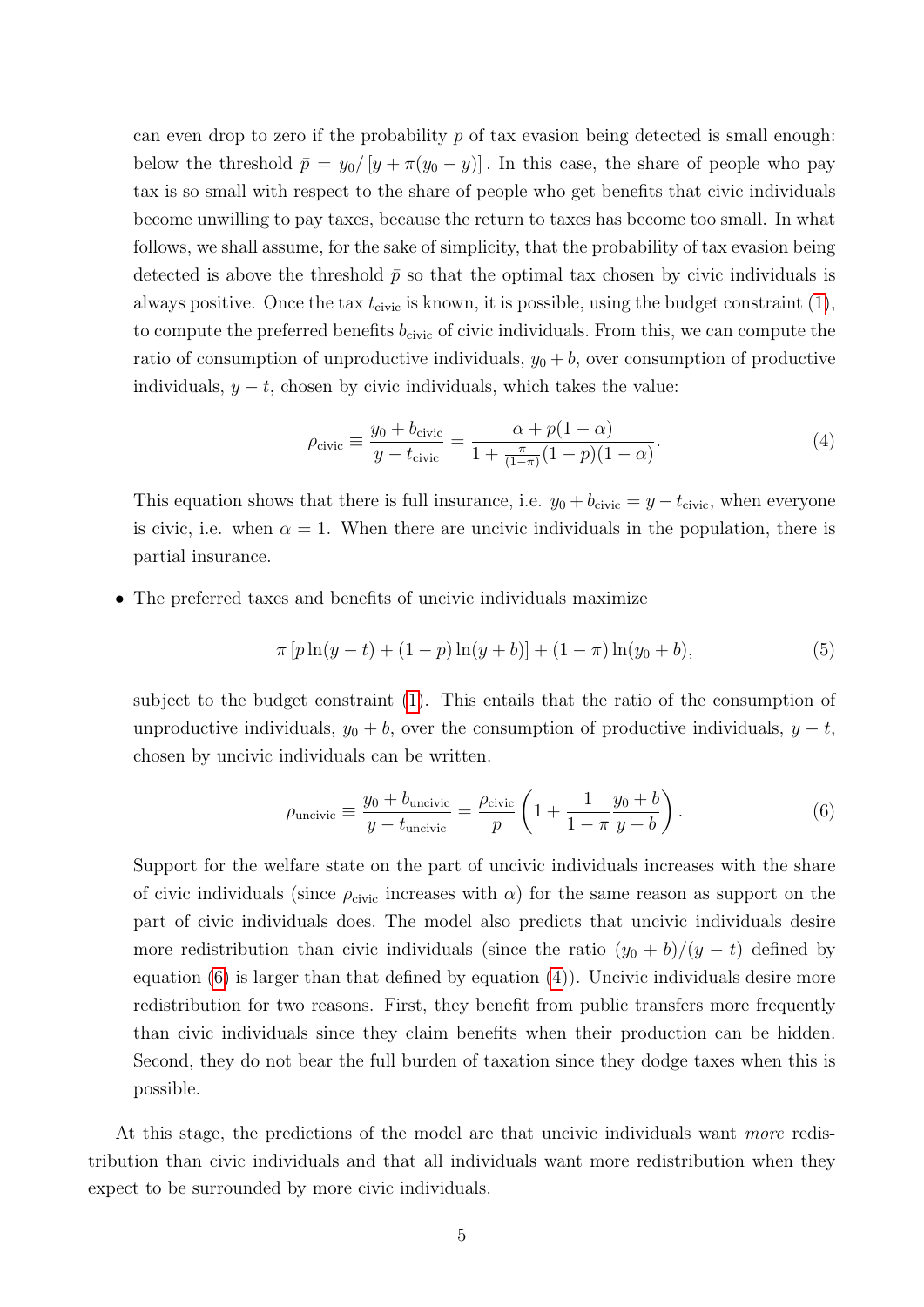#### 2.3 The outcome of the vote

Individuals vote on the levels of taxes and benefits that are compatible with the budget constraint. Since preferences are single-peaked, we can assume that the outcome of the vote is defined by the median voter. Taxes are determined by uncivic individuals if the share of civic individuals is smaller than  $\frac{1}{2}$  and by civic individuals otherwise. The outcome is represented in figure [2.](#page-21-0) The relation between the share of civic individuals and the level of social insurance displays twin peaks because the support for the welfare state from uncivic individuals is greater than that of civic individuals. Large welfare states can be supported by a majority of uncivic individuals who cheat on taxes and benefits. This can explain why countries with a large share of uncivic individuals like Italy, France and Belgium, can have welfare states as large as civic countries like the Scandinavian nations.

Moreover, when the median voter is uncivic, the size of the welfare state is inefficiently high. The maximization of any convex combination of the utilities of civic and uncivic individuals would yield a lower tax level than the one picked by the median voter.

#### 2.4 Accounting for the transparency of the welfare state

So far, we have assumed that the effectiveness of the welfare state, defined by its ability to collect taxes and to provide transfers, was given. However, the effectiveness of the state might also depend on the behavior of officials. It is likely that the civic spirit of officials reflects the civic spirit of citizens at large. Governments are expected to be more corrupt and less effective in societies where individuals are less civic.

To take this relation into account, we consider an extension of the model (presented in the Online Appendix) that incorporates the behavior of officials who levy taxes. Every individual is working during the day and is an official at night. Civic officials do their duty: they levy taxes which are used to distribute benefits. Uncivic officials are corrupt: they capture the tax they collect. This framework allows us to account in a simple way for the fact that the share of uncivic officials is more likely to be higher when there are more uncivic individuals in the society.

The extended model displays the same twin peaks relationship between the share of civic individuals and the size of the welfare state. But it yields additional predictions. This theoretical extension allows us to predict a non-monotonic relation between the transparency (or the effectiveness) of welfare states and their size. Societies populated by a majority of uncivic individuals can support corrupt and ineffective welfare states that can be larger than the more effective welfare states of societies populated by a majority of civic individuals. This prediction is consistent with [Esping-Andersen'](#page-18-8)s characterization of welfare states. The corporatist welfare states characteristic of societies with an intermediate level of civicness, such as Belgium, Germany, Italy, and Austria (see figure  $1(a)$ ), do not redistribute very much from the rich to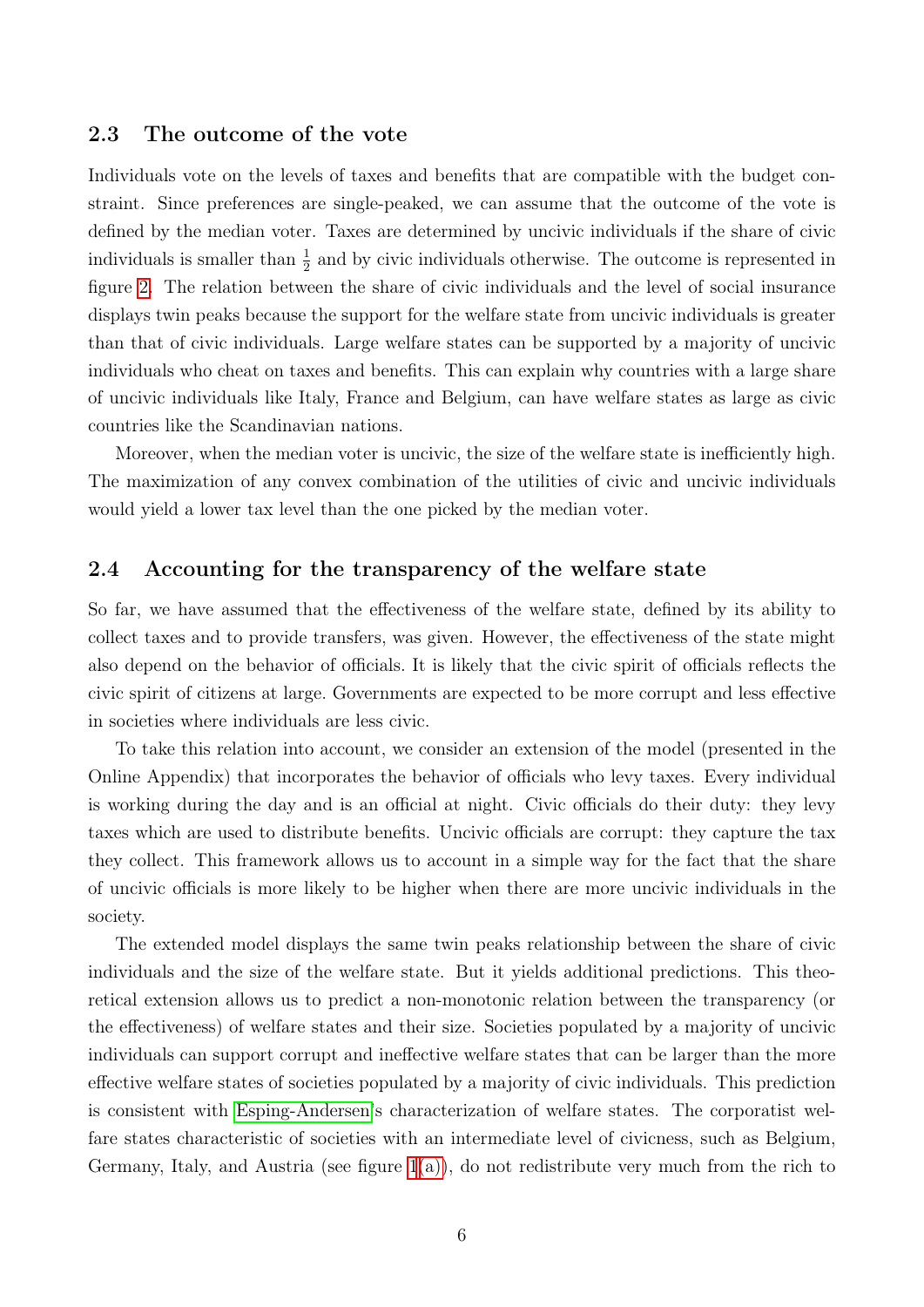the poor, although they are as large as the Nordic welfare states. Our extended model echoes Milanovic's idea that the motives behind the redistributive activity of the state differ across countries (see [Milanovic 2000](#page-19-6) among others).

#### 2.5 Trustworthiness as a continuous variable

The results presented to this point flowed from a model where trustworthiness is a binary variable. But these results retain validity if trustworthiness is a continuous variable. Assume that there is a utility cost T to being uncivic  $(T \geq 0)$ . T can be interpreted as a measure of trustworthiness. It is distributed in the population with the cumulative distribution function denoted by  $F$ , which is assumed to be continuous. Let  $V_{\text{uncivic}}$  denote the expected utility of individuals who behave in an uncivic way (defined by equation  $(5)$ ) and let  $V_{\text{civic}}$  denote the expected utility of individuals who behave in a civic way (defined by equation [\(2\)](#page-6-2)). Individuals decide to be civic if  $V_{\text{civic}} > V_{\text{uncivic}} - T$ . Therefore, the proportion of civic individuals in the population is  $\alpha = 1 - F(V_{\text{civic}} - V_{\text{uncivic}})$ . In this setup, the share of civic individuals becomes endogenous. Since individuals solve the same type of problem as in the benchmark model where trustworthiness is a binary variable, it can be verified (see the Online Appendix) that every individual wants more welfare state when the share of civic individuals in the population bulks larger. For the same reason, uncivic individuals desire more taxes and benefits than civic individuals.

Assume now that the distribution of T changes according to the mapping  $M : F(T) \rightarrow$  $F(T) = F(T) - \Delta(T)$ , with  $\Delta(T) \geq 0$ . We thus associate with the distribution F a new distribution  $F$  with a larger share of trustworthy individuals (i.e. individuals with high values of T). If the change in the distribution is such that the majority of individuals remains either civic or uncivic, the increase in the share of trustworthy individuals induces an increase in the size of the welfare state since every individual wants more welfare state when the share of civic individuals in the population grows larger. If there is a small change in the distribution which implies that the majority of individuals switches from uncivic to civic behavior, there is a drop in support for the welfare state because civic individuals want less taxes and benefits than uncivic individuals.

In conclusion, the twin peaks relation between the share of civic individuals and the size of the welfare state can be derived in a context where trustworthiness is a continuous variable rather than a binary one.

# <span id="page-9-0"></span>3 Macro-level evidence

In this section, we test the prediction of the model at the aggregate level. Our model predicts that the relationship between the share of trustworthy individuals and the scope of redistribution is discontinuous. It displays twin peaks with two increasing relations. To test this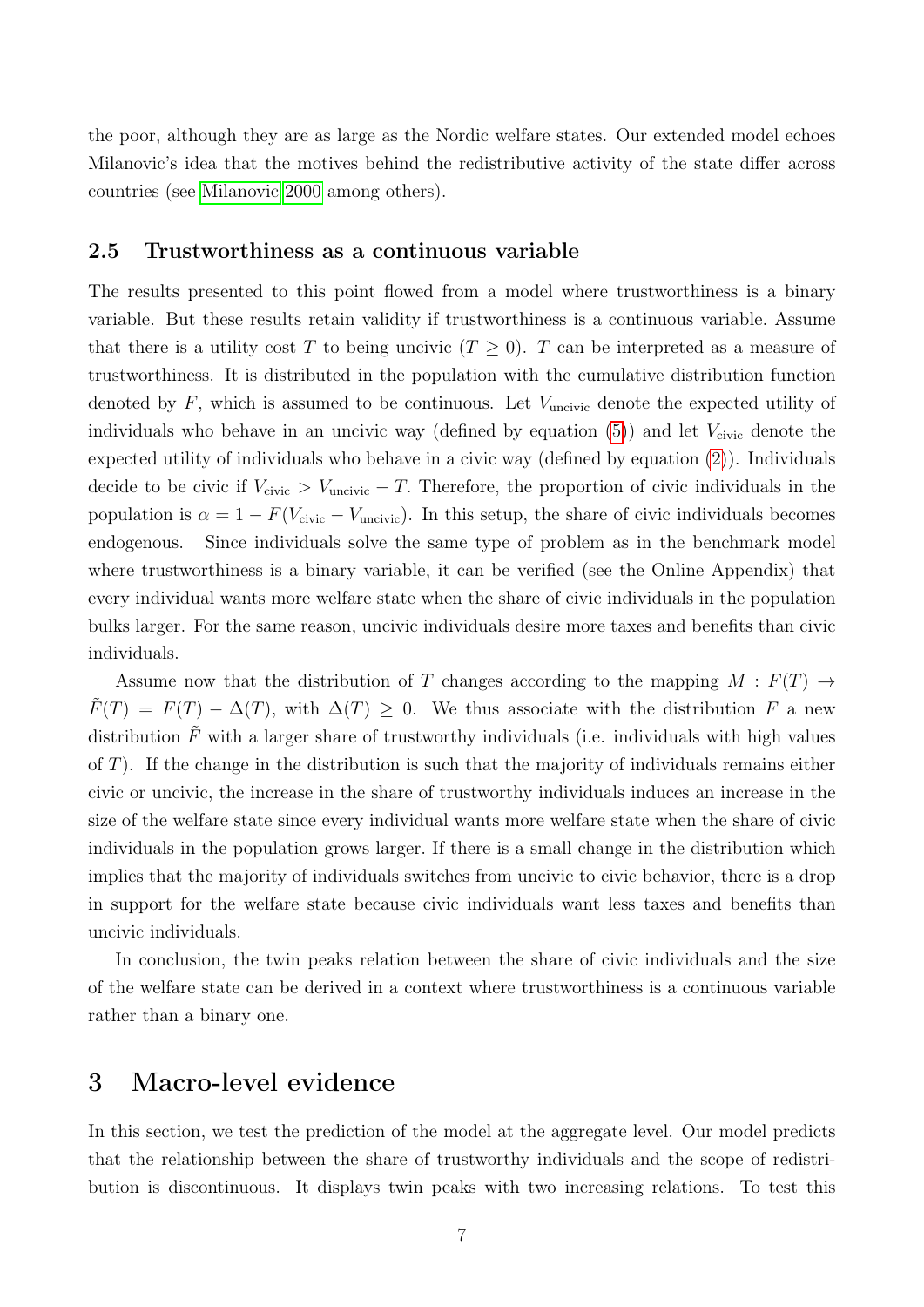prediction, we implement piecewise regressions with an endogenous breakpoint, where the dependent variable is a measure of the generosity of the welfare state and the right-hand variable of interest captures the share of trustworthy individuals.

#### 3.1 Data and methodology

We use four different measures of the size of the welfare state at the country level. The first two measures are from the OECD Social Expenditure Database: the share of total public social expenditure in percentage of GDP, and per capita public social expenditure. The third measure is the overall generosity score of the welfare state, computed by [Scruggs](#page-19-7) [\(2004\)](#page-19-7).[3](#page-10-0) The last measure is the share gain of the bottom two deciles computed by [Milanovic](#page-19-6) [\(2000\)](#page-19-6).<sup>[4](#page-10-1)</sup>

Parameter  $\alpha$  of the model represents the share of trustworthy individuals. It is measured with the country's share of respondents who answer "never justifiable" to the following question from the World Values Survey: "Please tell me for each of the following statements whether you think it can always be justified, never be justified, or something in between [. . . ]: Claiming government benefits to which you are not entitled." This variable is labeled civism in the analysis. According to the model, the parameter  $\alpha$  can also be interpreted as the perceived share of trustworthy individuals. We thus use an alternative measure based on the share of respondents who answer "most people can be trusted" to the following question from the World Values Survey: "Generally speaking, would you say that most people can be trusted or that you need to be very careful in dealing with people?" This variable is referred to as trust in the empirical analysis. Finally, the model also predicts that parameter  $\alpha$  is positively related to the perceived corruption of the welfare state. We test this relation by using the corruption perception index from Transparency International and label it *corruption perception*.<sup>[5](#page-10-2)</sup>

In order to uncover the twin peaks relationship between the generosity of the welfare state and the share  $\alpha$  of trustworthy individuals, we estimate the following model:

$$
\begin{cases}\nz_i = a_1 + b_1 x_i + \varepsilon_i, & \text{if } x_i < \gamma, \\
z_i = a_2 + b_2 x_i + \varepsilon_i, & \text{if } x_i \ge \gamma,\n\end{cases}\n\tag{7}
$$

where  $z_i$  is welfare state generosity,  $x_i$  is the measure of the model's parameter  $\alpha$  in country i, and  $\gamma$  is the breakpoint to be determined by the data. We estimate these equations using ordi-

<span id="page-10-0"></span><sup>3</sup>[Scruggs](#page-19-7) [\(2004\)](#page-19-7)'s generosity score summarizes the generosity of three social insurance programs: sickness, unemployment and pension. Calculations are based on an average productive worker. For each program and each country, a score is assigned following the program's characteristics (replacement rate, qualification conditions, duration, etc.) and coverage. The final index is computed as the sum of the three scores and reflects increasing generosity of the system.

<span id="page-10-1"></span><sup>&</sup>lt;sup>4</sup>The share gain of a given decile is defined by [Milanovic](#page-19-6) [\(2000\)](#page-19-6) as "the difference between the share of [this] decile in factor and [the share of this decile in] disposable income".

<span id="page-10-2"></span><sup>&</sup>lt;sup>5</sup>The number of countries is unbalanced across the different waves of the World Values Survey. We thus use the questionnaires from 1995, 2000, and 2005, and compute averages of civism and trust across waves for which the welfare states generosity data are available. The same remarks apply for corruption perception.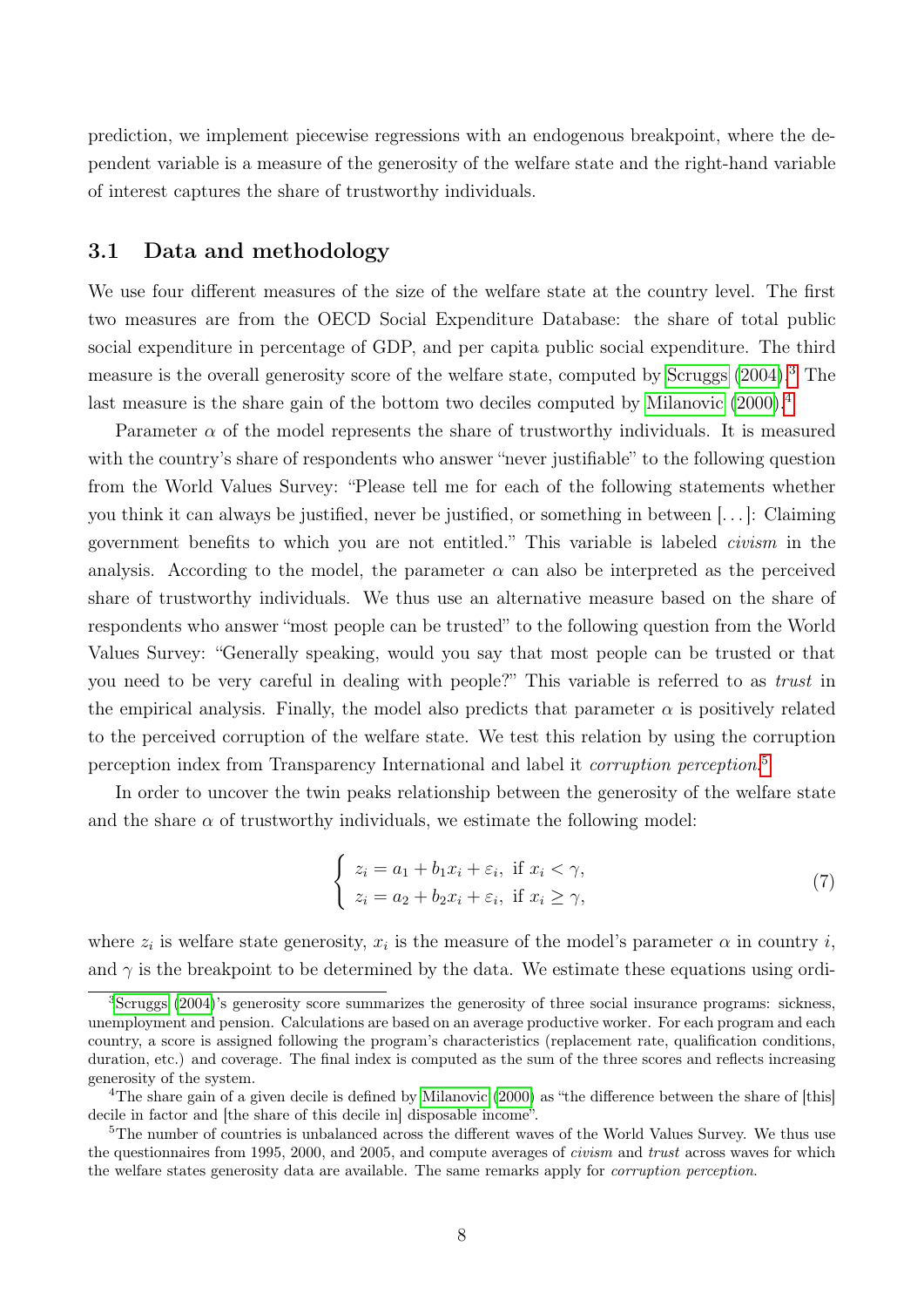nary least squares regressions and bootstrapped standard errors to account for the small sample size. The optimal breakpoint is chosen as the value of  $\gamma$  that minimizes the overall residual sum of squares across both groups of observations. To determine the breakpoint endogenously, we use the method developed by [Andrews](#page-17-9) [\(1993,](#page-17-9) [2003\)](#page-17-10) building on [Quandt](#page-19-8) [\(1960\)](#page-19-8). This method is grounded in the observation that the correct test statistic is the maximum F-statistic over the whole procedure – i.e. over all candidates' breakpoints – and does not follow a standard distribution (see [Hansen 2001](#page-18-9) for a clear presentation). To the best of our knowledge, the distribution of this statistic is unknown for finite samples. Hence, we construct p-values of this distribution using a bootstrap procedure as described by [Diebold and Chen](#page-18-10) [\(1996\)](#page-18-10).<sup>[6](#page-11-0)</sup>

#### 3.2 Results

Table [1](#page-22-0) displays the estimated coefficients from the model above. The right-hand variable is civism. In the first column, the dependent variable is the share of total public social expenditure in GDP. This column shows that the standard test by [Chow](#page-17-11) [\(1960\)](#page-17-11) strongly rejects the null hypothesis of a single regime. When we apply the method developed by [Andrews](#page-17-9) [\(1993,](#page-17-9) [2003\)](#page-17-10) to let the breakpoint be determined by the data, we get a p-value of 0.01 that rejects the hypothesis that only one regime exists. We also use the bootstrap procedure to test for differences in intercepts and slopes on both sides of the breakpoint, and to test for the existence of a discontinuity at break, such that p-values of these tests also take into account that the breakpoint has been endogenously determined. The test for the discontinuity at the breakpoint yields a p-value of 0.02 that confirms that countries just below the threshold exhibit substantially higher generosity of their welfare state than countries just above it. Moreover, we uncover an increasing relationship between civism and the size of the welfare state on each side of the breakpoint, in line with the prediction of the theoretical model. The relation is positive and strongly significant above the breakpoint. Below the breakpoint, the relationship is positive, although not statistically significant.

We check the robustness of the results by controlling for the alternative determinants of the demand for redistribution proposed by the literature so far, such as ethnic segmentation [\(Luttmer 2001](#page-18-7) and [Alesina and Glaeser 2004\)](#page-17-2), and the electoral system [\(Alesina et al. 2001](#page-17-8) and [Persson and Tabellini 2002\)](#page-19-5). We include in the regressions ethnic segmentation– from [Alesina et al.](#page-17-12) [\(2003\)](#page-17-12) –, the level of democracy – using the imputed polity score from Freedom House –, and the (log of) real GDP per capita in piecewise regressions for OECD countries. To achieve this, we first regress the country level of redistribution on these determinants. Then, we regress the residuals from this estimation on civism. This two-step procedure tests whether the relation between welfare state generosity and civism has two regimes, conditional on the other potential determinants of the welfare state. The estimated coefficients are presented in the second column of Table [1.](#page-22-0) The formal statistical tests reject the hypothesis that data come

<span id="page-11-0"></span> ${}^{6}$ See the Online Appendix for the detailed presentation of the procedure.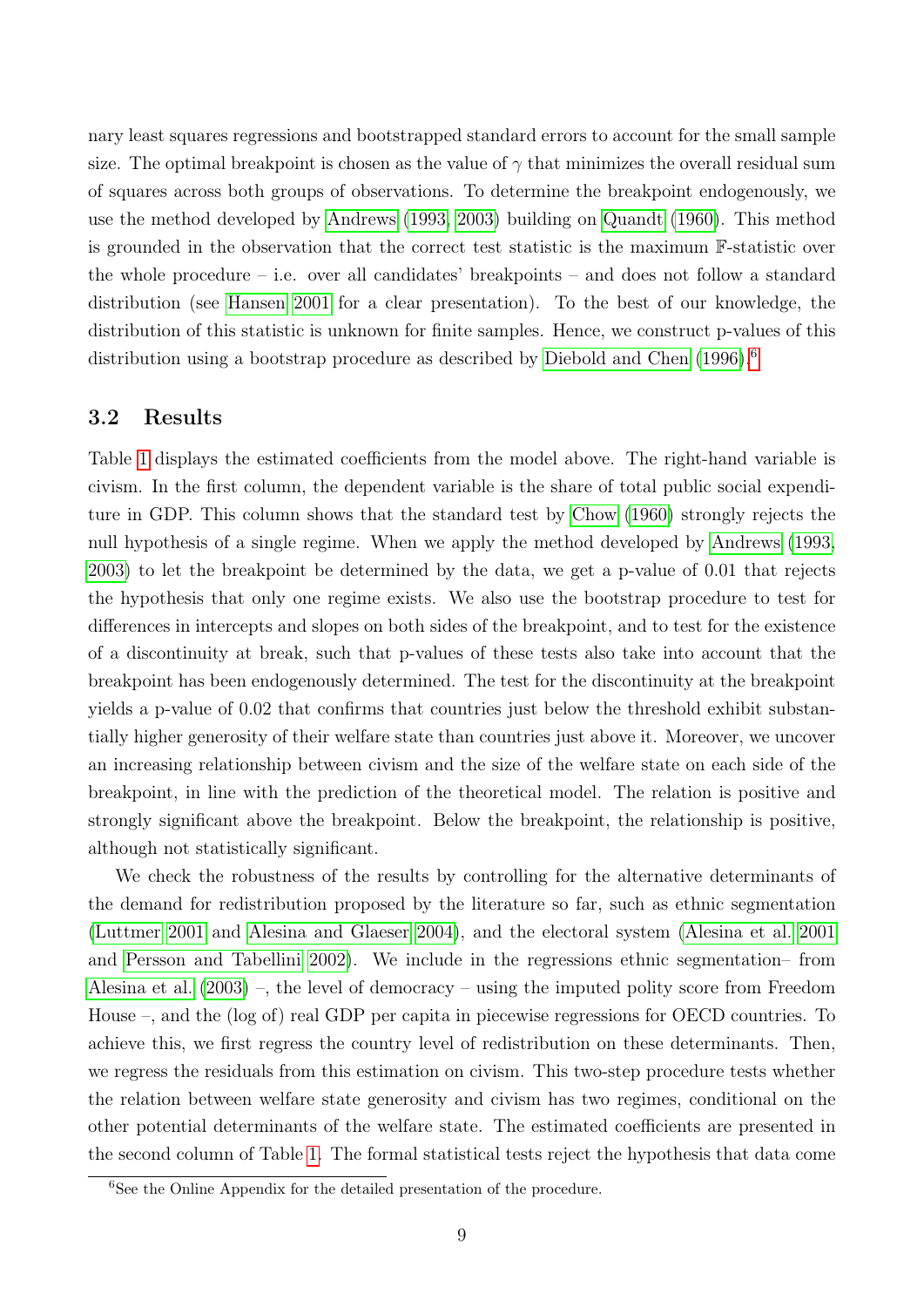from one regime and support the alternative that data are generated by two regimes. Also, the hypothesis of no discontinuity in the relationship between civism and the conditional share of total public social expenditure is rejected. We still find a positive relation between the scope of the welfare state and civism on each side of the breakpoint.

We replicate the same analysis with alternative measures of the size of the welfare state in columns 3 to 8 of Table [1.](#page-22-0) With those alternative measures we do find a statistically significant twin peaks relation, despite the fact that [Scruggs](#page-19-7) [\(2004\)](#page-19-7)'s generosity score and [Milanovic](#page-19-6) [\(2000\)](#page-19-6)'s share gain are available for a smaller sample of countries. We find only a mixed result for the share gain of the bottom two deciles. The Chow-p value rejects the null hypothesis of a single regime but the Quandt-Andrews p-value does not. Another interesting result is the stability of the estimated coefficient for the endogenous breakpoint. We observe only slight variation in its value despite changes in dependent variables and samples.

Tables [2](#page-23-0) and [3](#page-24-0) replicate the estimations discussed above with trust and corruption perception as the right-hand variable instead of civism. Table [2](#page-23-0) shows the results for trust. We find strong evidence of a twin peaks relationship with the various measures of the welfare state's generosity. As with civism, the only inconclusive result comes from the measurement of the conditional generosity score: the Chow-p value rejects the null hypothesis of a single regime but the Quandt-Andrews p-value does not. Table [3](#page-24-0) shows the result with the corruption perception index as the right-hand variable. The evidence of the existence of two regimes is weaker. But overall results confirm the existence of a discontinuity in the relationship.

In conclusion, Tables [1–](#page-22-0)[3](#page-24-0) reject the hypothesis of a monotonous and continuous relation between trust, civism, and perceived corruption on one hand, and the size of welfare state on the other hand. In line with the prediction of our theoretical model, the evidence supports the existence of a twin peaks relation, as illustrated by figures  $1(a)$  $1(a)$  and  $1(b)$ .

# <span id="page-12-0"></span>4 Individual-level evidence

The model shows that the twin peaks relation between trust and the size of the welfare state arises from the two types of individual behavior predicted by the model. First, untrustworthy individuals want more redistribution than trustworthy individuals. Second, individuals provide more support for the welfare state when they think that they are surrounded by more trustworthy individuals. We test those individual-level predictions on micro-data from the World Values Survey (WVS) and the European Social Survey (ESS).

The empirical evidence presented below is based on regressions of individuals' opinions on other subjective variables. This setting calls for prudent interpretation in terms of causality. Both variables may be correlated because of omitted factors, and the right-hand variable may also be a rationalization for the left-hand one.<sup>[7](#page-12-1)</sup> Although we do not claim causality, we show

<span id="page-12-1"></span><sup>7</sup>See [Hamermesh](#page-18-11) [\(2004\)](#page-18-11) among others for a thoughtful discussion of related issues.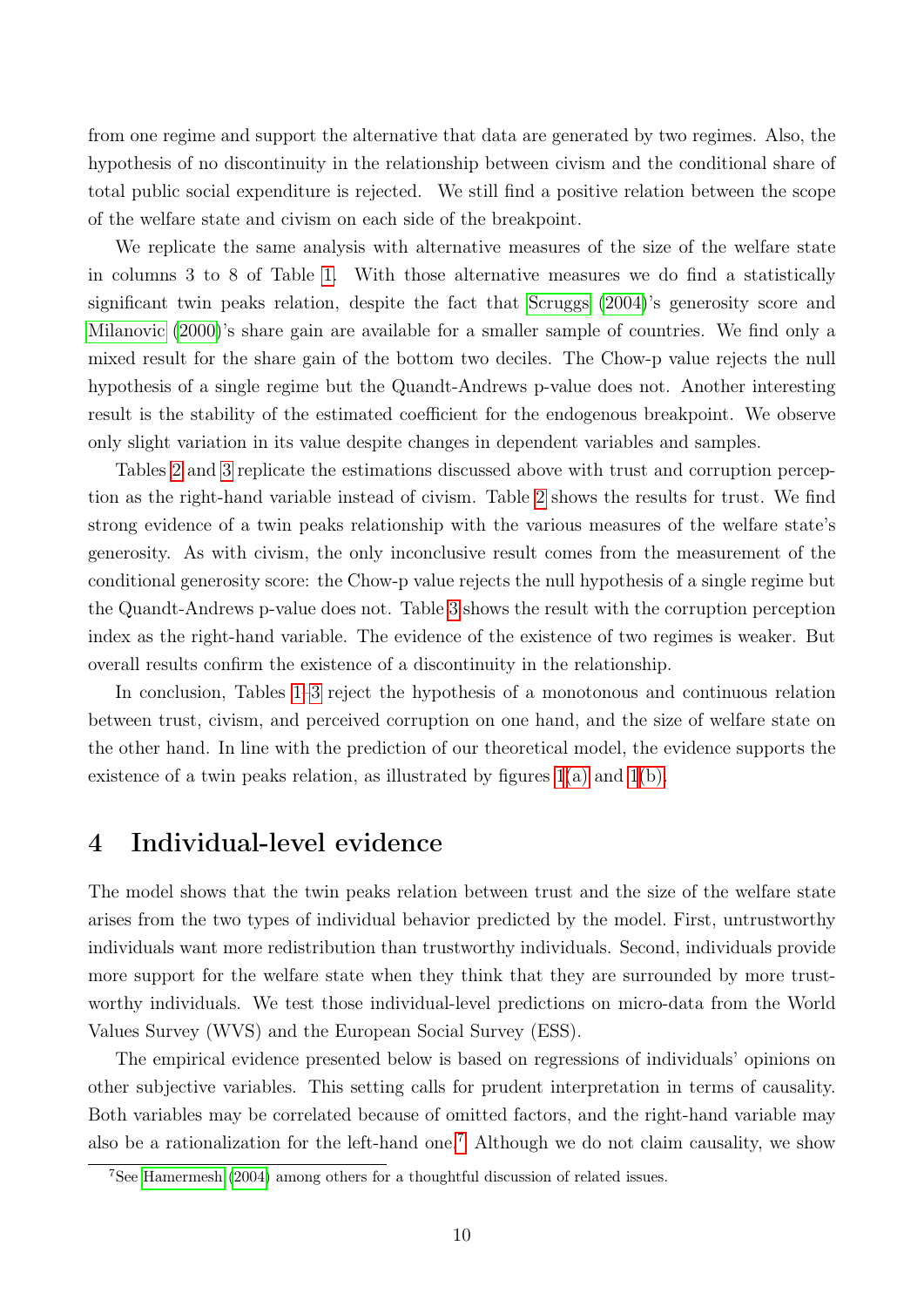that the empirical individual behavior predicted by the model is consistent with micro evidence.

#### 4.1 Civic spirit

Our model predicts that uncivic individuals want more redistribution than civic individuals because they are the ones eluding taxation and abusing social benefits. We use the WVS to test this prediction. We measure civicness by using the following questions: "Please tell me for each of the following statements whether you think it can always be justified, never be justified, or something in between, using this card." We use answers to the following statements: "Claiming government benefits to which you are not entitled"; "Avoiding a fare on public transport"; "Cheating on taxes when you have a chance"; "Someone accepting a bribe in the course of their duties"; "Throwing away litter in a public place"; "Buying stolen goods". The answers range from 1 for "never justifiable" to 10 for "always justifiable." Depending on the question, around 60 to 70 percent of respondents answer "never justifiable" to these questions. The other answers are chosen by small and equally distributed shares of respondents. We thus distinguish two main types of individuals: those who claim that the behaviors described in the questions are "never justifiable" and those who say that they can be justifiable in some cases. For each question, we create a variable measuring civic spirit which is equal to 1 if the answer is "never justifiable" and 0 for all other answers.

From the WVS, we measure support for the welfare state with the question: "I'd like you to tell me your views on various issues. How would you place your views on this scale? 1 means you agree completely with the statement on the left; 10 means you agree completely with the statement on the right; and if your views fall somewhere in between, you can choose any number in between. Incomes should be made more equal versus We need larger income differences as incentives." We reverse the scale of the answers such that a higher score indicates greater support for the welfare state.

The relation between civic spirit and support for the welfare state is displayed in columns 1 to 6 of table [4.](#page-25-0) The explanatory variable of interest is civicness. In all specifications, we include controls for age, gender, education, income of the household, family status, employment status, political orientation and religiosity – as defined in table [A1](#page-22-0) presented in the Online Appendix –, country fixed effects and time fixed effects for the year of interview. Although we are using qualitative variables as dependent variables, all coefficients presented in this paper are obtained using ordinary least squares to ease the interpretation of coefficients. The results are qualitatively and quantitatively not sensitive to the use of ordered probit or ordered logit estimation techniques.

Whatever the measure of civicness, the estimated coefficient of civic spirit is negative and statistically significant. This means that civic individuals want less redistribution than uncivic individuals, as predicted by the model. The estimated effect of being civic on support for the welfare state is as large as the effect of gender (or even larger in some cases); and it is as large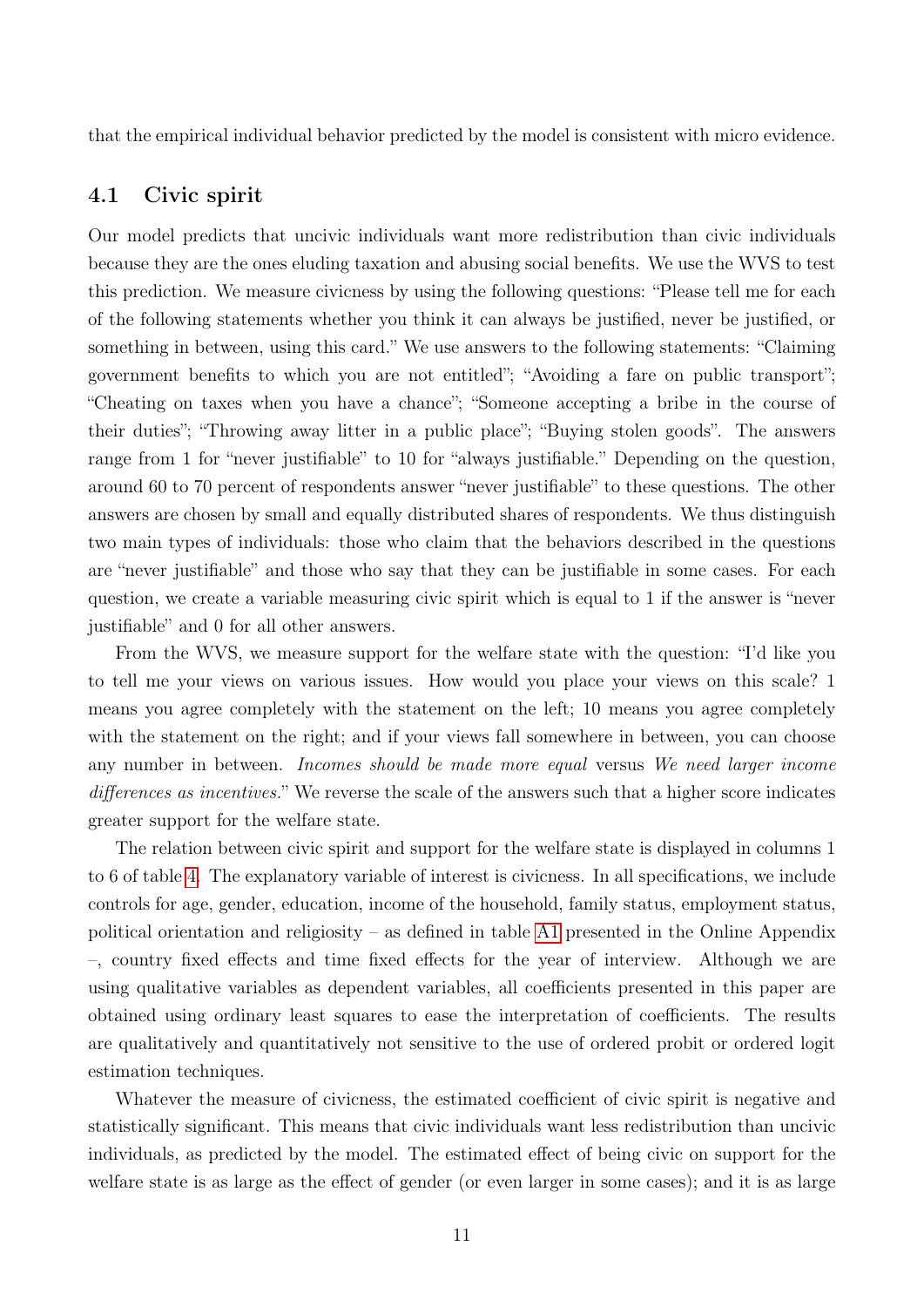as the effect of being unemployed instead of employed.<sup>[8](#page-14-0)</sup>

#### 4.2 Generalized trust and perceived behavior of compatriots

Another important prediction of the model is the existence of a positive relation between generalized trust, in particular the perceived trustworthiness of others, and support for the welfare state. From the WVS, we use the same question on generalized trust as in the macroevidence section. Column 7 of Table [4](#page-25-0) shows a positive and statistically significant relationship between generalized trust and support for the welfare state by using the WVS.

We also exploit the fourth round of the ESS – conducted in 2008 and 2009 – that provides a specific module on attitudes towards the welfare state. This survey contains a well-designed measure of support for redistribution by formulating the following question: "Many social benefits and services are paid for by taxes. If the government had to choose between increasing taxes and spending more on social benefits and services, or decreasing taxes and spending less on social benefits and services, which should they do?" Answers range from 0, "Government should decrease taxes a lot and spend much less on social benefits and services," to 10, "Government should increase taxes a lot and spend much more on social benefits and services." This scale clearly reflects a graduation in support for the welfare state. Its wording has the advantage of stressing both the costs and the benefits of the welfare state. This question is also much more explicit regarding the demand for the welfare state than the ones related to the role of government in reducing inequalities, traditionally used in the literature (see [Alesina and](#page-17-7) [Giuliano 2011\)](#page-17-7). Besides, the question makes explicit reference to the government of the country of interview. It is preceded by a series of questions about social benefits and the tax authorities which make reference to the country where people are being interviewed. We use all countries for which the variables in which we are interested are available.<sup>[9](#page-14-1)</sup>

Table [5,](#page-26-0) illustrates the relationship between trust and support for the welfare state. The dependent variable is the ESS question on support for the welfare state. All regressions include controls for age, gender, education, income of the household, family status, employment status, political orientation and religiosity – as defined in table [A2](#page-23-0) presented in the Online Appendix –, and country fixed effects.

In column 1 of table [5,](#page-26-0) the explanatory variable is generalized trust. It is measured by the question: "Generally speaking, would you say that most people can be trusted or that you need to be very careful in dealing with people?" The variable ranges from 0 for "You can't be

<span id="page-14-0"></span><sup>&</sup>lt;sup>8</sup>It might be argued that the civicness-related questions we use reflect certain opinions regarding the poor rather than actual individual civicness. Yet, two remarks may help to alleviate this concern. First, we control for political orientation and income, two variables that are likely to capture part of individuals' attitudes toward the poor. Second, the civicness question about littering provides an estimate that is in line with our predictions and does not seem to suffer from such an alternative interpretation.

<span id="page-14-1"></span><sup>9</sup>Belgium, Croatia, Czech Republic, Denmark, Finland, France, Germany, Greece, Hungary, Israel, Latvia, Netherlands, Norway, Poland, Portugal, Romania, Russia, Slovenia, Spain, Sweden, Switzerland, Turkey, Ukraine, United Kingdom.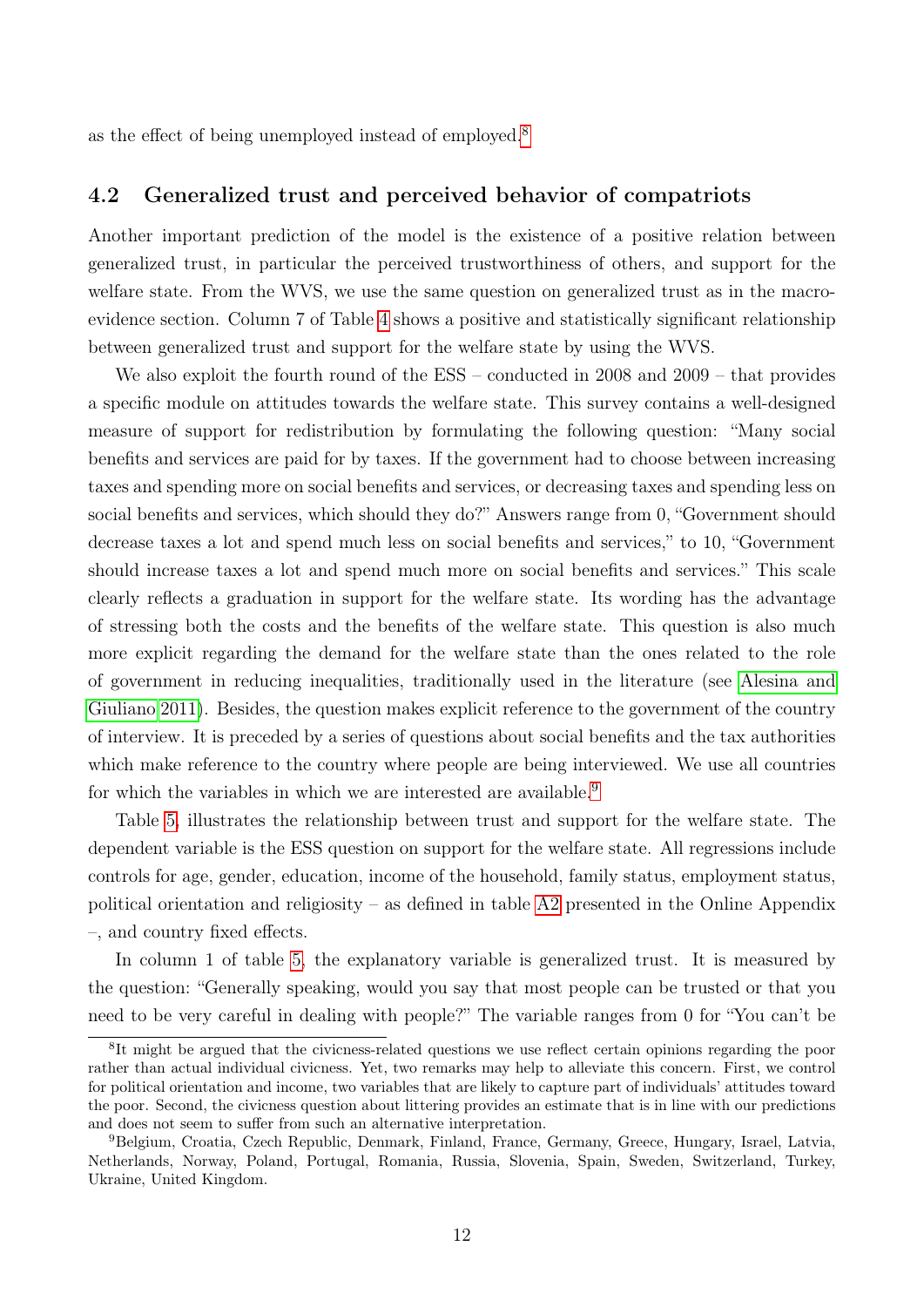too careful" to 10 for "Most people can be trusted." The coefficient associated with trust is positive and significant at the 1% level. The magnitude of the coefficient is significant. The fact of claiming that "Most people can be trusted" rather than "You can't be too careful" is associated with an increase in support for the welfare state which is four times larger than the difference between the demand for redistribution from the unemployed relative to the demand for redistribution from those in employment. The coefficient associated with political orientation shows that right-wing individuals express less support for the welfare state. A rise of one point in the 0–10 distrust-trust scale is associated with about half the effect on the demand for redistribution of a one point rise in the 0–10 left-right scale. The coefficient associated with income is not significantly different from zero, suggesting that support for the welfare state is not significantly influenced by income. Education is positively correlated with support for the welfare state, but its coefficient is five times smaller than the coefficient associated with trust.

The ESS also provides detailed questions about the perceived trustworthiness of compatriots. Column 2 of table [5](#page-26-0) uses the following question: "Do you think that most people would try to take advantage of you if they got the chance, or would they try to be fair?" The variable is equal to 0 if the respondent answered "Most people would try to take advantage of me" and 10 if the answer is "Most people would try to be fair." Column 3 shows the results obtained when the question is: "Would you say that most of the time people try to be helpful or that they are mostly looking out for themselves?" The variable is equal to 0 if the respondent answered "People mostly look out for themselves" and 10 if the answer is "People mostly try to be helpful." In both cases, these measures of the perceived trustworthiness of others are positively associated with support for redistribution. The coefficients are statistically significant at the  $1\%$  level.

We then turn to three more specific questions on the behavior of compatriots with respect to social benefits. The questions read: "Many people manage to obtain benefits and services to which they are not entitled"; "Most unemployed people do not really try to find a job"; and "Employees often pretend they are sick in order to stay at home." For each question, the answers range from 1 for "strongly agree" to 5 for "strongly disagree."

Column 4 of table [5](#page-26-0) shows that beliefs about the way compatriots are (mis)using social benefits is strongly associated with individual support for the welfare state. The fact of agreeing strongly rather that disagreeing strongly with the claim "Many people manage to obtain benefits and services to which they are not entitled" is associated with a reduction in the demand for redistribution that is about twice as large as the difference between unemployed workers and employees when it comes to demand for redistribution. Column 5 of table [5](#page-26-0) shows that the demand for redistribution is statistically significant and positively associated with the fact of believing that unemployed workers do make efforts to find a job. Column 6 of table [5](#page-26-0) shows the same highly significant relation between beliefs about the efforts of employees and support for the welfare state.

Overall, these results show that there is a strong positive relation between the perceived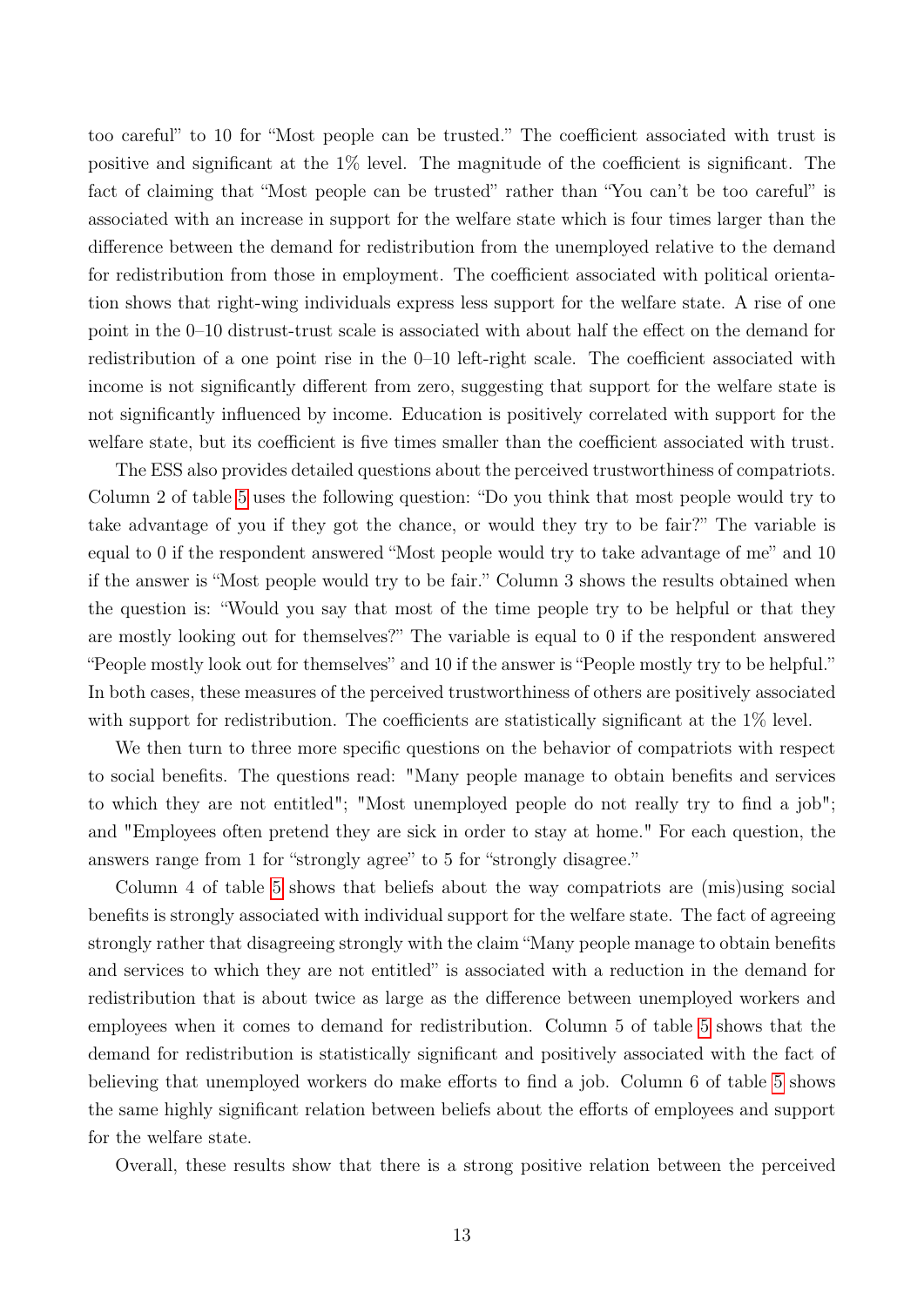civicness of compatriots and support for the welfare state. Obviously, the demand for redistribution could be linked to other motives and beliefs such as the beliefs one holds about the determinants of success [\(Alesina and La Ferrara 2005\)](#page-17-4) or the perception of the fairness of the society (see [Alesina and Angeletos 2005\)](#page-17-5). We show in the Online Appendix that our results still hold up when such additional motives are explicitly accounted for.

# <span id="page-16-0"></span>5 Conclusion

This paper shows that the scope of welfare states is associated with trust in a non-trivial way. Large, corrupt and ineffective welfare states can survive thanks to the support of a majority of untrustworthy individuals. The creation of large, transparent and effective welfare states needs a large majority of trustworthy citizens.

These findings might explain why it is so difficult to reform the large welfare states of Continental European countries despite the widespread consensus that they are less effective and transparent than their counterparts in Nordic countries. Our paper suggests that their large size is the consequence of an equilibrium in which the majority of the population is made up of untrustworthy individuals who exploit the advantages provided by the welfare state at the expense of a minority of trustworthy individuals.

The long-run sustainability of this equilibrium is, however, an open question. The fact that all individuals, either trustworthy or untrustworthy, are better off when they are surrounded by trustworthy individuals suggests that all individuals could coordinate to invest in education in order to improve the civic spirit of their offspring, to the extent that education can improve civic spirit (see [Glaeser et al. 2007](#page-18-12) and [Algan et al. 2013\)](#page-17-13). This should improve the effectiveness and the transparency of the welfare state. However, there are also opposing forces at play. Generous welfare states provide numerous individuals with incentives to abuse social benefits and to evade taxation which can undermine civic attitudes [\(Ljunge 2012\)](#page-18-13).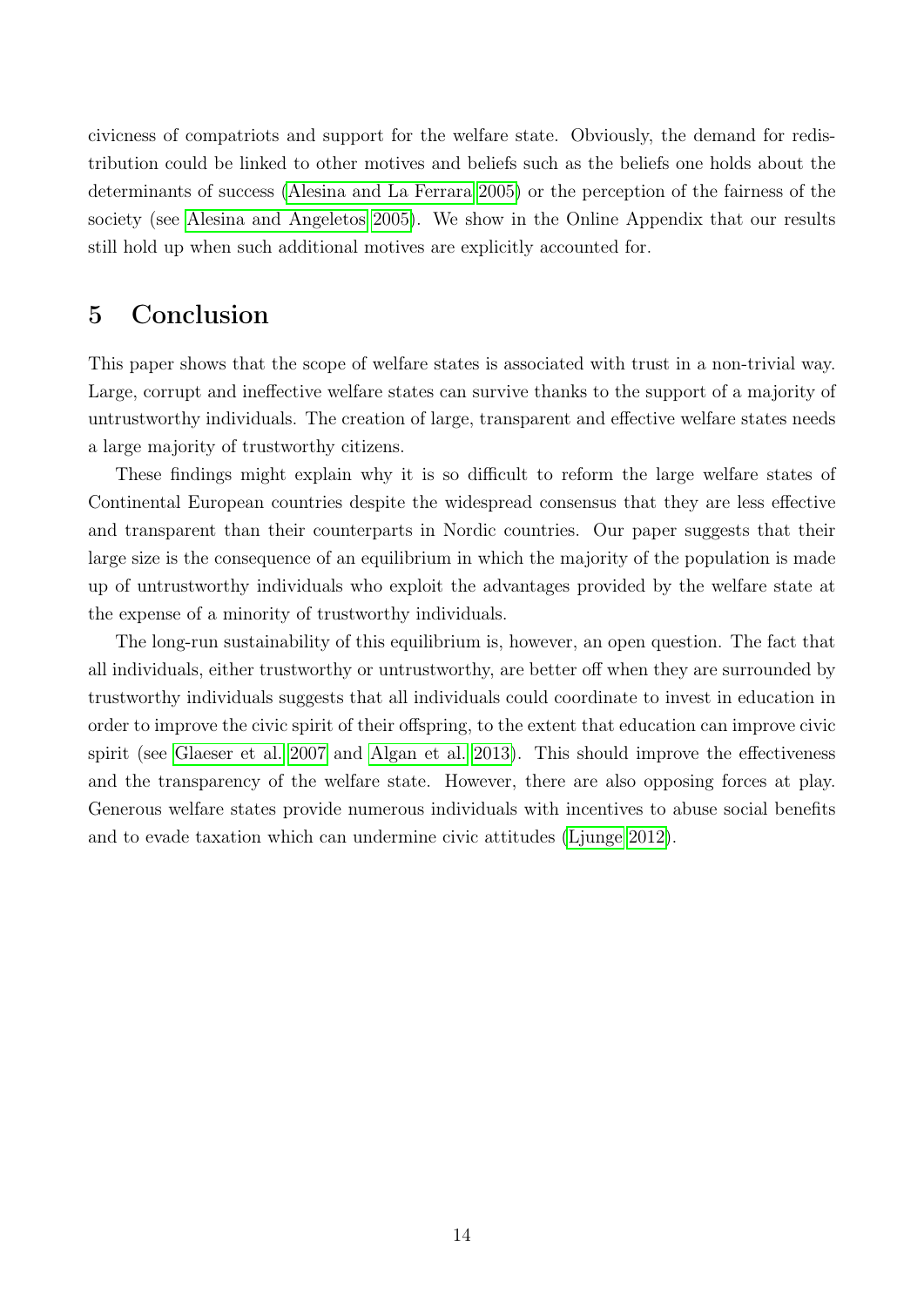# References

- <span id="page-17-5"></span>Alesina, Alberto, and George-Marios Angeletos. "Fairness and Redistribution." American Economic Review 95, 4: (2005) 960–980.
- <span id="page-17-12"></span>Alesina, Alberto, Arnaud Devleeschauwer, William Easterly, Sergio Kurlat, and Romain Wacziarg. "Fractionalization." Journal of Economic Growth 8, 2: (2003) 155–94.
- <span id="page-17-6"></span>Alesina, Alberto, and Nicola Fuchs-Schündeln. "Goodbye Lenin (or Not?): The Effect of Communism on People." American Economic Review 97, 4: (2007) 1507–1528.
- <span id="page-17-7"></span>Alesina, Alberto, and Paola Giuliano. "Preferences for Redistribution." In Handbook of Social Economics, edited by Alberto Bisin Jess Benhabib, and Matthew O. Jackson, North-Holland, 2011, volume 1, 93 – 131.
- <span id="page-17-2"></span>Alesina, Alberto, and Edward Glaeser. Fighting Poverty in the US and Europe: A World of Difference. Oxford University Press, 2004.
- <span id="page-17-8"></span>Alesina, Alberto, Edward Glaeser, and Bruce Sacerdote. "Why Doesn't the United States Have a European-Style Welfare State?" Brookings Papers on Economic Activity 32, 2: (2001) 187–278.
- <span id="page-17-4"></span>Alesina, Alberto, and Eliana La Ferrara. "Preferences for redistribution in the land of opportunities." Journal of Public Economics 89, 5-6: (2005) 897–931.
- <span id="page-17-13"></span>Algan, Yann, Pierre Cahuc, and Andrei Shleifer. "Teaching Practices and Social Capital." American Economic Journal: Applied Economics 5, 3: (2013) 189–210.
- <span id="page-17-9"></span>Andrews, Donald W K. "Tests for Parameter Instability and Structural Change with Unknown Change Point." Econometrica 61, 4: (1993) 821–56.
- <span id="page-17-10"></span>Andrews, Donald W. K. "Tests for Parameter Instability and Structural Change with Unknown Change Point: A Corrigendum." Econometrica 71, 1: (2003) 395–397.
- <span id="page-17-0"></span>Bergh, Andreas, and Christian Bjørnskov. "Historical Trust Levels Predict the Current Size of the Welfare State." Kyklos 64, 1: (2011) 1–19.
- <span id="page-17-1"></span>Bjørnskov, Christian, and Gert Svendsen. "Does social trust determine the size of the welfare state? Evidence using historical identification." Public Choice 157, 1: (2013) 269–286.
- <span id="page-17-3"></span>Bénabou, Roland, and Efe A. Ok. "Social Mobility And The Demand For Redistribution: The Poum Hypothesis." The Quarterly Journal of Economics 116, 2: (2001) 447–487.
- <span id="page-17-11"></span>Chow, Gregory C. "Tests of Equality Between Sets of Coefficients in Two Linear Regressions." Econometrica 28, 3: (1960) pp. 591–605.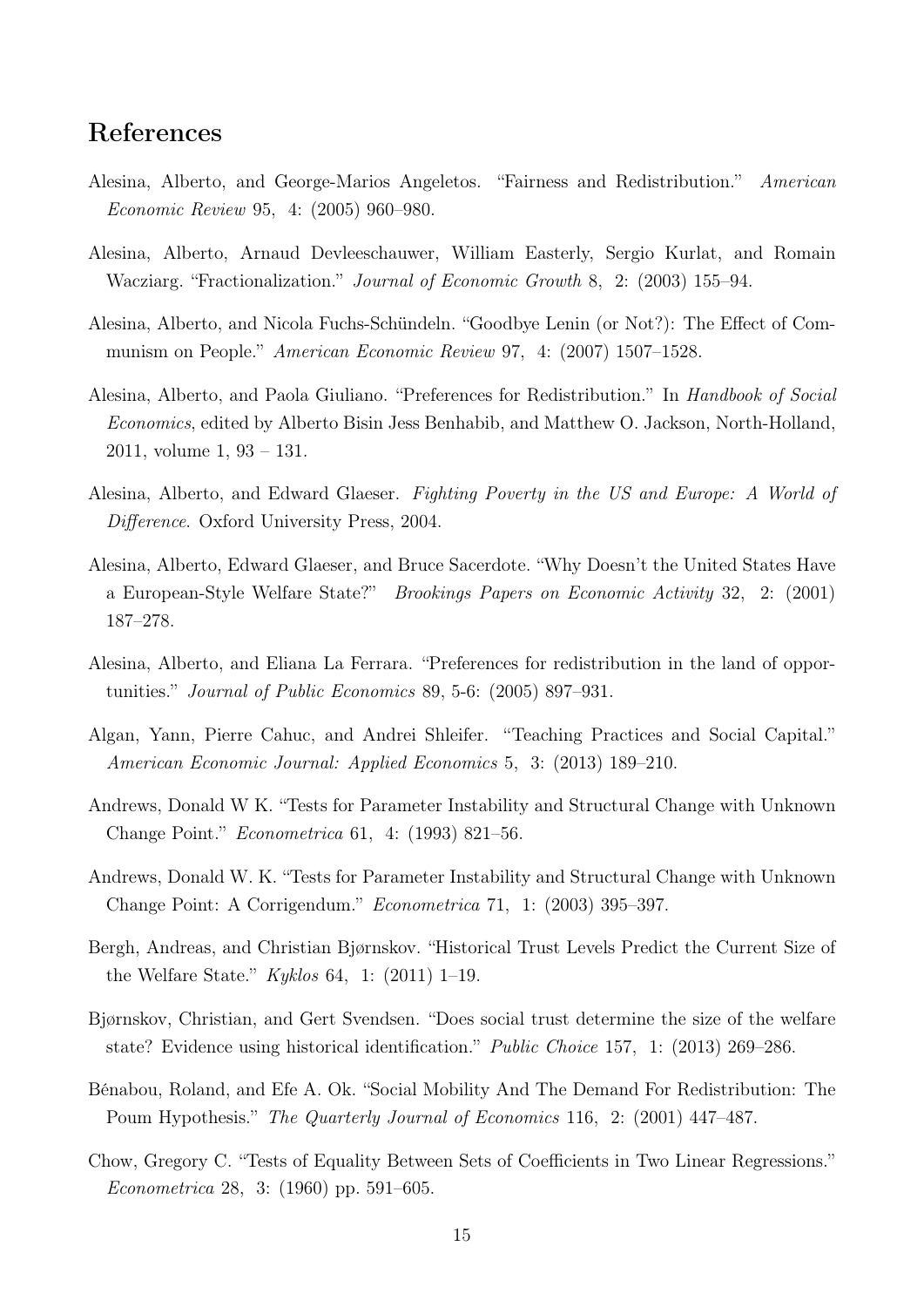- <span id="page-18-3"></span>Corneo, Giacomo, and Hans Peter Gruner. "Individual preferences for political redistribution." Journal of Public Economics 83, 1: (2002) 83–107.
- <span id="page-18-10"></span>Diebold, Francis X., and Celia Chen. "Testing structural stability with endogenous breakpoint A size comparison of analytic and bootstrap procedures." Journal of Econometrics 70, 1: (1996) 221–241.
- <span id="page-18-8"></span>Esping-Andersen, Gøsta. The Three Worlds of Welfare Capitalism. Princeton University Press, 1990.
- <span id="page-18-2"></span>Evensky, J. Adam Smith's Moral Philosophy: A Historical and Contemporary Perspective on Markets, Law, Ethics, and Culture. Cambridge University Press, 2005.
- <span id="page-18-5"></span>Fong, Christina. "Social preferences, self-interest, and the demand for redistribution." Journal of Public Economics 82, 2: (2001) 225–246.
- <span id="page-18-6"></span>Fong, Christina M., Samuel Bowles, and Herbert Gintis. "Strong reciprocity and the welfare state." In Handbook on the Economics of Giving, Reciprocity and Altruism, edited by S. Kolm, and Jean Mercier Ythier, Elsevier, 2006, volume 1, chapter 23, 1439–1464.
- <span id="page-18-12"></span>Glaeser, Edward, Giacomo Ponzetto, and Andrei Shleifer. "Why does democracy need education?" Journal of Economic Growth 12, 2: (2007) 77–99.
- <span id="page-18-11"></span>Hamermesh, Daniel S. "Subjective Outcomes in Economics." Southern Economic Journal 71, 1: (2004) 2–11.
- <span id="page-18-9"></span>Hansen, Bruce E. "The New Econometrics of Structural Change: Dating Breaks in U.S. Labour Productivity." Journal of Economic Perspectives 15, 4: (2001) 117–128.
- <span id="page-18-0"></span>Hetherington, Marc J. "The Political Relevance of Political Trust." The American Political Science Review 92, 4: (1998) pp. 791–808.
- <span id="page-18-1"></span>. Why Trust Matters: Declining Political Trust and the Demise of American Liberalism. Princeton University Press, 2004.
- <span id="page-18-13"></span>Ljunge, Martin. "The Spirit of the Welfare State? Adaptation in the Demand for Social Insurance." Journal of Human Capital 6, 3: (2012) 187–223.
- <span id="page-18-4"></span>Luttens, Roland Iwan, and Marie-Anne Valfort. "Voting for redistribution under desert-sensitive altruism." CORE Discussion Papers 2008053, Université catholique de Louvain, Center for Operations Research and Econometrics (CORE), 2008.
- <span id="page-18-7"></span>Luttmer, Erzo F. P. "Group Loyalty and the Taste for Redistribution." Journal of Political Economy 109, 3: (2001) 500–528.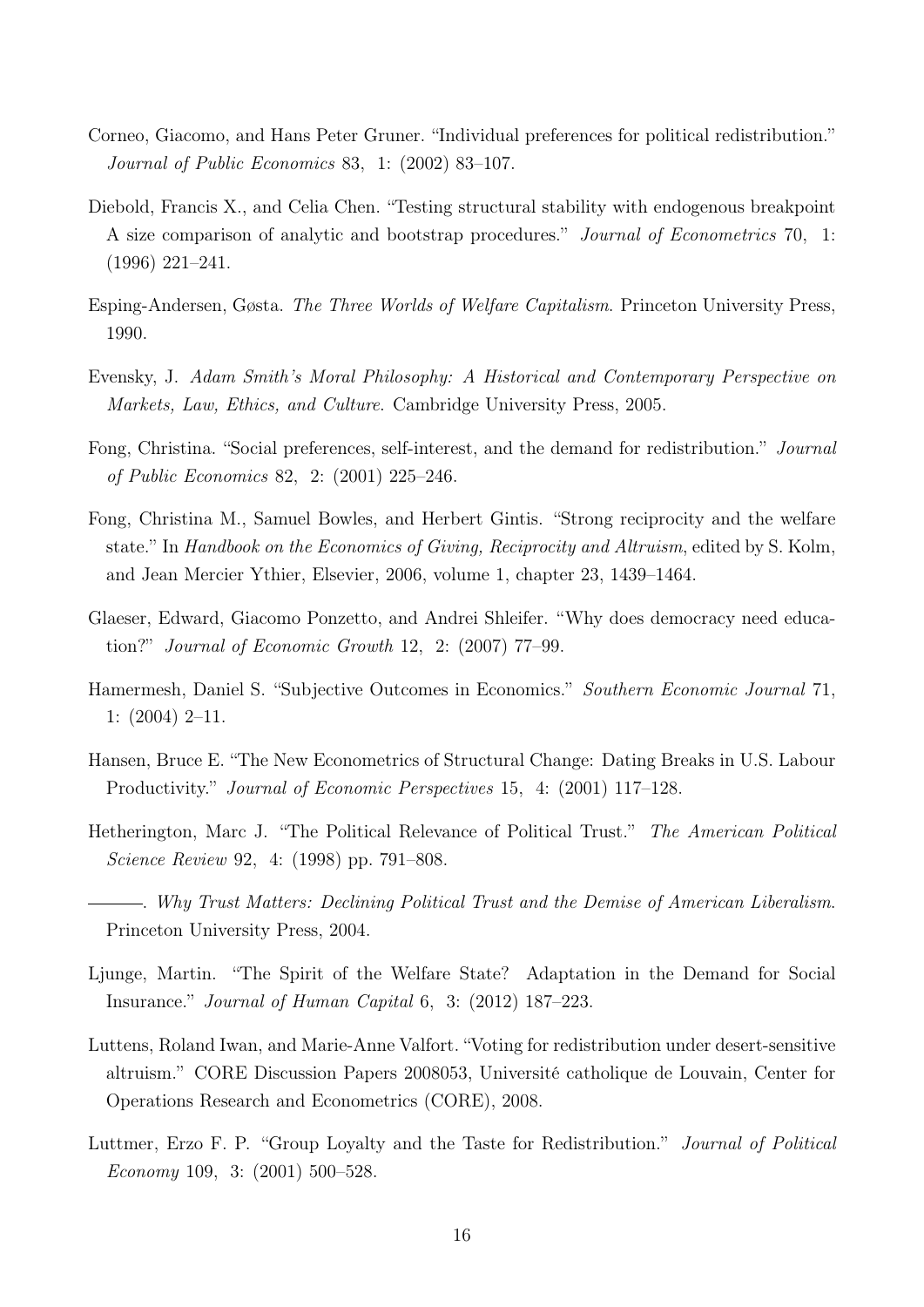- <span id="page-19-4"></span>Luttmer, Erzo F. P., and Monica Singhal. "Culture, Context, and the Taste for Redistribution." American Economic Journal: Economic Policy 3, 1: (2011) 157–79.
- <span id="page-19-6"></span>Milanovic, Branko. "The median-voter hypothesis, income inequality, and income redistribution: an empirical test with the required data." European Journal of Political Economy 16, 3: (2000) 367–410.
- <span id="page-19-5"></span>Persson, Torsten, and Guido Tabellini. "Political economics and public finance." In *Handbook* of Public Economics, edited by A. J. Auerbach, and M. Feldstein, Elsevier, 2002, volume 3 of Handbook of Public Economics, chapter 24, 1549–1659.
- <span id="page-19-3"></span>Piketty, Thomas. "Social Mobility and Redistributive Politics." The Quarterly Journal of Economics 110, 3: (1995) 551–84.
- <span id="page-19-8"></span>Quandt, Richard E. "Tests of the Hypothesis that a Linear Regression System Obeys Two Separate Regimes." Journal of the American Statistical Association 55, 290: (1960) 324–330.
- <span id="page-19-1"></span>Rothstein, Bo, Marcus Samanni, and Jan Teorell Luttens. "Quality of Government, Political Power and the Welfare State." QoG Working Paper Series 2010:6, The QOG Institute, 2010.
- <span id="page-19-0"></span>Rothstein, Bo, and Eric M. Uslaner. "All for All: Equality, Corruption, and Social Trust." World Politics 58, 1: (2005) pp. 41–72.
- <span id="page-19-7"></span>Scruggs, Lyle. "Welfare State Entitlements Data Set: A Comparative Institutional Analysis of Eighteen Welfare States.", 2004.
- <span id="page-19-2"></span>Smith, Adam. An Inquiry into the Nature and Causes of the Wealth of Nations. London: Methuen & Co., Ltd., 1904.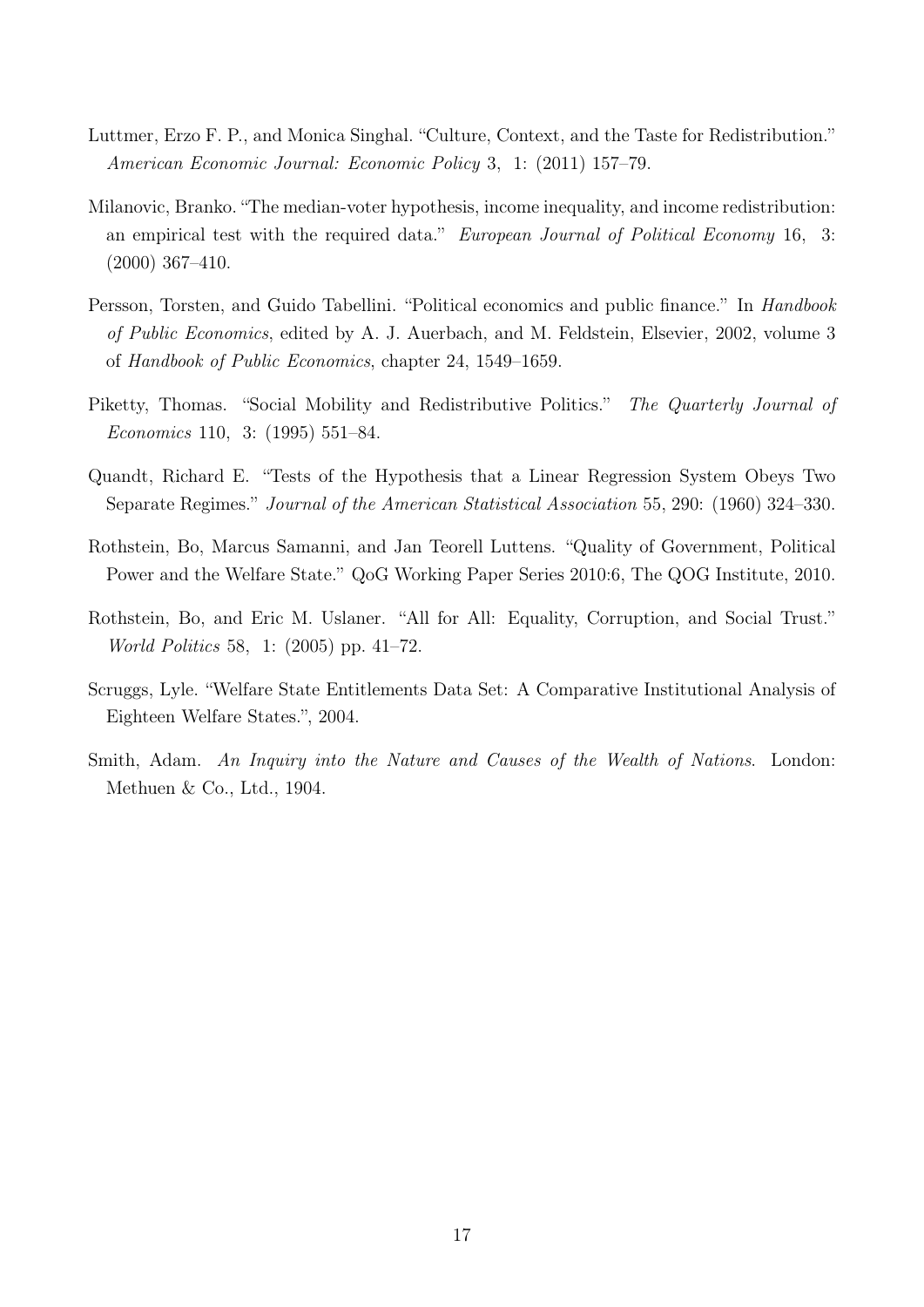<span id="page-20-1"></span>Figure 1: The twin peaks relationship between the generosity of the welfare state, trust, and corruption perception.

<span id="page-20-0"></span>

(a) Public social expenditure and trust.



<span id="page-20-2"></span>(b) Public social expenditure and corruption perception.

Sources: World Values Survey, OECD Social Expenditure Database, and Transparency International. Trust is the share of respondents who answer "most people can be trusted" to the following question of the World Values Survey: "Generally speaking, would you say that most people can be trusted or that you need to be very careful in dealing with people?". See section [3](#page-9-0) for the presentation of the procedure used to construct regressions' lines.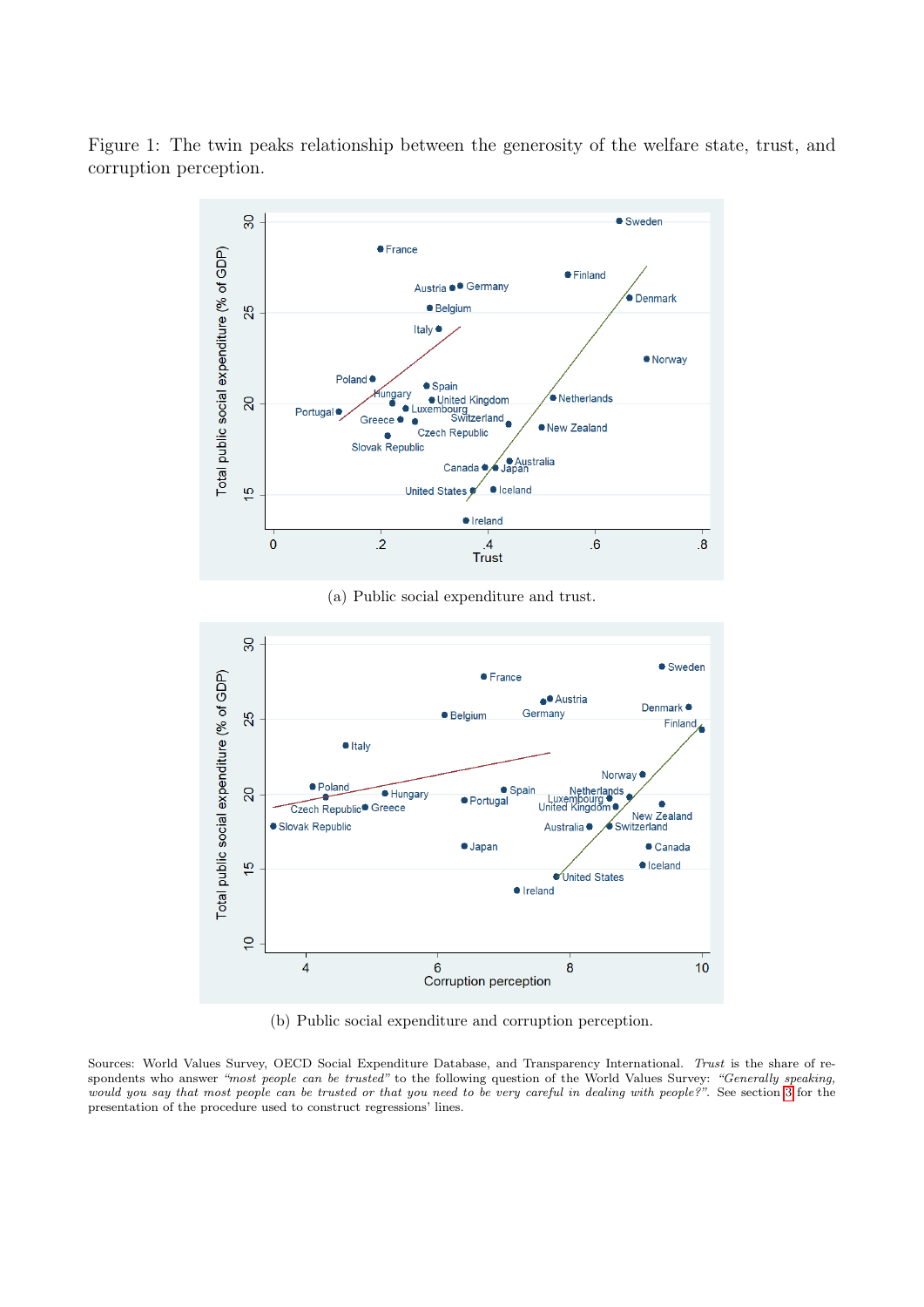Figure 2: The relation between the share of trustworthy individuals and the scope of the welfare state.

<span id="page-21-0"></span>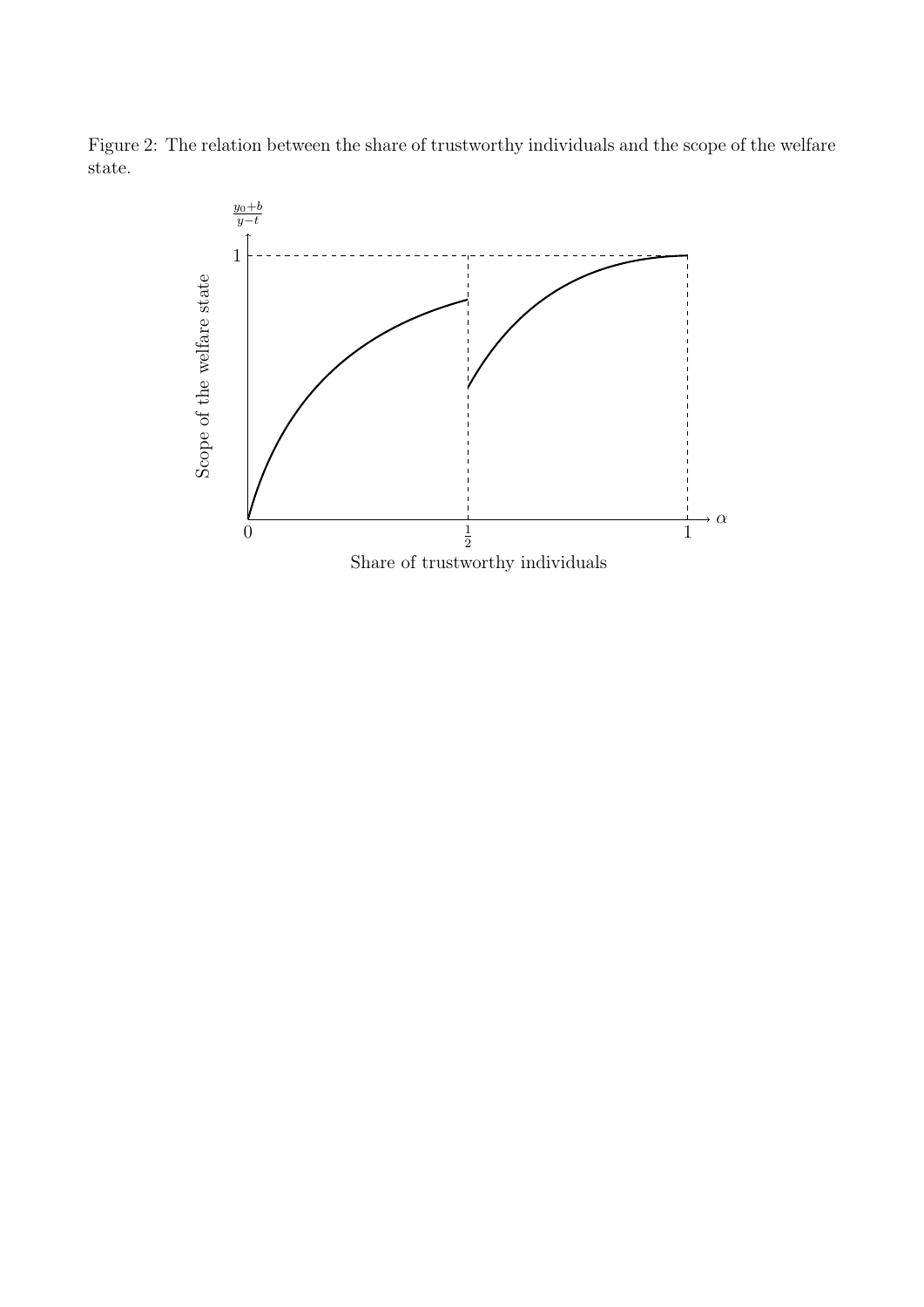<span id="page-22-0"></span>

| Dependent variable:                | in pct. of GDP<br>Total public<br>social exp. | in pct. of GDP<br>total public<br>Conditional<br>social exp. | public social<br>expenditure<br>Per capita    | expenditure<br>public social<br>Conditional<br>per capita | Generosity                                      | Conditional<br>generosity                      | two deciles<br>Share gain<br>of bottom | Conditional<br>two deciles<br>share gain<br>of bottom           |
|------------------------------------|-----------------------------------------------|--------------------------------------------------------------|-----------------------------------------------|-----------------------------------------------------------|-------------------------------------------------|------------------------------------------------|----------------------------------------|-----------------------------------------------------------------|
|                                    | $\widehat{\Xi}$                               | $\widehat{c}$                                                | $\widehat{\mathbf{c}}$                        | $\widehat{E}$                                             | score<br>$\widetilde{5}$                        | score<br>$\widehat{6}$                         | (7)                                    | $\circledS$                                                     |
| Breakpoint                         | 0.64                                          | 0.64                                                         | 0.64                                          | 0.64                                                      | 0.64                                            | 0.64                                           | 0.67                                   | <b>0.67</b>                                                     |
| Below the breakpoint<br>Civism     | 12.51                                         | 3.68                                                         | 6.31                                          | 1.34                                                      | 28.82                                           | $-3.07$                                        | $-0.79$                                | 0.75                                                            |
|                                    | (8.20)                                        | (10.92)                                                      |                                               |                                                           |                                                 |                                                |                                        |                                                                 |
| Intercept                          | $16.67***$                                    | 0.39                                                         | $\begin{array}{c} (8.44) \\ 2.51 \end{array}$ | $(3.23)$<br>$-0.02$                                       | $\begin{array}{c} (43.63) \\ 16.52 \end{array}$ | $\begin{array}{c} (40.86) \\ 5.44 \end{array}$ | $(11.04)$<br>13.20**                   | $\begin{array}{c} (9\ 37) \\ 0\ 77 \\ 17 \\ (5.53) \end{array}$ |
|                                    | (4.63)                                        | (5.70)                                                       | (4.79)                                        | (1.75)                                                    | (24.51)                                         | (23.73)                                        | (6.47)                                 |                                                                 |
| Above the breakpoint<br>Civism     | $36.37***$                                    | $28.22***$                                                   | $7.67\,$                                      | $10.44***$                                                | 80.05***                                        | 49.42                                          | 37.61                                  | $36.91***$                                                      |
|                                    | (16.54)                                       | (13.75)                                                      | (14.23)                                       | (3.99)                                                    |                                                 | (33.83)                                        |                                        | (7.99)                                                          |
| Intercept                          | $-7.33$                                       | $-22.63**$                                                   | $-0.34$                                       | $8.18***$                                                 | $(16.34)$<br>-31.20***                          | $-37.57$                                       | $(33.67)$<br>-18.00                    | $-28.60***$                                                     |
|                                    | (11.93)                                       | (10.02)                                                      | (9.95)                                        | (2.95)                                                    | (11.31)                                         | (23.38)                                        | (11.72)                                | (5.63)                                                          |
| Observations                       | 27                                            | 77                                                           | 77                                            | 27                                                        | $^{8}$                                          | $\frac{8}{18}$                                 | 20                                     | $\overline{20}$                                                 |
|                                    | 0.43                                          | 0.42                                                         | 0.10                                          | 0.42                                                      | $\!0.64\!$                                      | 0.43                                           | 0.38                                   | 0.38                                                            |
| Max F-statistic                    | 8.07                                          | 6.29                                                         | 1.20                                          | 6.63                                                      | 12.38                                           | $4.60\,$                                       | 3.30                                   | 3.80                                                            |
| Chow p-value                       | $0.00$                                        | 0.01                                                         | 0.32                                          | 0.01                                                      | 0.00                                            | 0.03                                           | 0.06                                   | 0.04                                                            |
| Quandt-Andrews p-value             | $0.01\,$                                      | 0.03                                                         | 0.70                                          | 0.02                                                      | 0.00                                            | 0.10                                           | 0.25                                   | $0.12$<br>$0.08$                                                |
| P-value for equality of slopes     | 0.35                                          | 0.31                                                         | $0.91$<br>$0.78$                              | $0.22$<br>$0.15$                                          | $\frac{0.23}{0.08}$                             | $0.25$<br>$0.16$                               | $0.24$<br>$0.20$                       |                                                                 |
| P-value for equality of intercepts | 0.23                                          | 0.21                                                         |                                               |                                                           |                                                 |                                                |                                        |                                                                 |
| P-value for discontinuity at break | 0.02                                          | 0.04                                                         | 0.32                                          | 0.04                                                      | 0.04                                            | 0.19                                           | 0.19                                   | 0.02                                                            |

Table 1: Piecewise regressions with endogenous breakpoint for the relationship between the generosity of the welfare state and the share Table 1: Piecewise regressions with endogenous breakpoint for the relationship between the generosity of the welfare state and the share

you think it can always be justified, never be justified, or something in between  $\cdot$  ...  $\cdot$  ...  $C$ laiming government benefits to which you are not entitled". Each column presents estimates from following the method by Diebold and Chen (1996). See the appendix for the procedure's detailed presentation. The three bottom p-values test for equality of slopes and intercepts on both<br>sides of the breakpoint, and for the a separate analysis. See the text for the procedure's detailed presentation. The Chow p-value tests the existence of two distinct regimes against the null hypothesis of only one regime, treating the breakpoint as exogenous. The Quandt-Andrews p-value also tests the existence of two distinct regimes, but treating the breakpoint as endogenous. This p-value is bootstrapped you think it can always be justified, never be justified, or something in between [.. .]: Claiming government benefits to which you are not entitled". Each column presents estimates from<br>We are not as the notation of the a separate analysis. See the text for the procedure's detailed presentation. The Chow p-value tests the existence of two distinct regimes against the null hypothesis of only one regime, treating the breakpoint as exogenous. The Quandt-Andrews p-value also tests the existence of two distinct regimes, but treating the breakpoint as endogenous. This p-value is bootstrapped following the method by [Diebold](#page-18-10) and Chen [\(1996\)](#page-18-10). See the appendix for the procedure's detailed presentation. The three bottom p-values test for equality of slopes and intercepts on both sides of the breakpoint, and for the existence of a discontinuity at break. They too take into account that the breakpoint has been endogenously determined. In odd-numbered columns, the dependent variable is the residual from a regression of the preceding dependent variable on ethnic fractionalization, democracy, and (log of) real GDP per capita. the dependent variable is the residual from a regression of the preceding dependent variable on ethnic fractionalization, democracy, and (log of) real GDP per capita.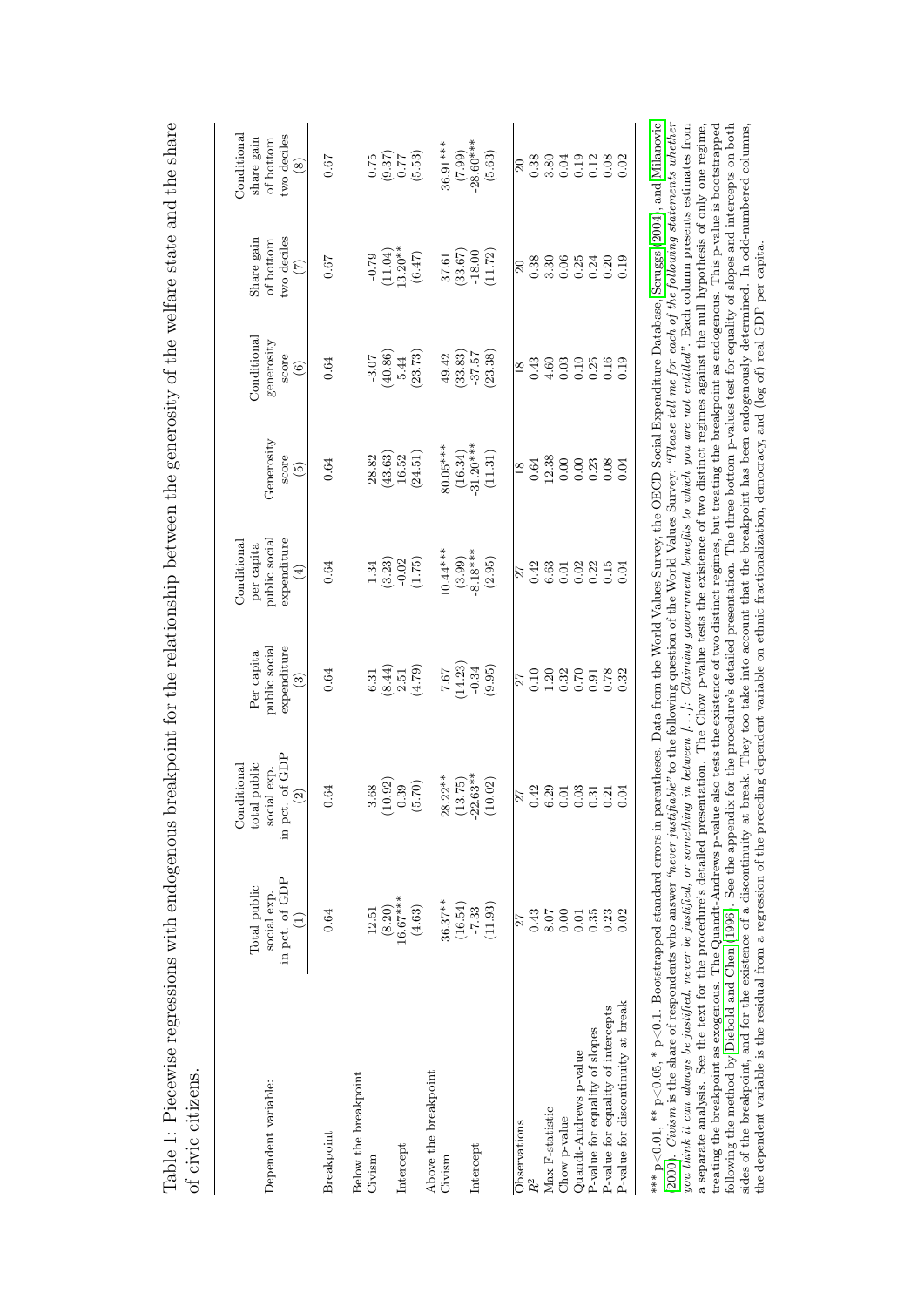<span id="page-23-0"></span>

| 0.35<br>4.55<br>$19.64***$<br>0.35<br>(14.22)<br>21.06<br>0.35<br>22.86<br>0.35<br>Below the breakpoint<br><b>Breakpoint</b><br>Trust                                                                                                                                                                                                                                                                                                                                                                                                                                                                                                                                                                                                                                                                                                                                                                                                                                                                                                                                                                                                                                   | $(28.95)$<br>$28.01***$<br>$61.65***$<br>(9.75)<br>(7.30)<br>$-1.42$<br>$-2.48$<br>0.36<br>$(2.32)$<br>$-5.62***$<br>$10.44***$<br>(1.05)<br>$(4.01)$<br>$-0.73$<br>$(7.49)$<br>0.18<br>(2.30)<br>(1.42)<br>0.26 | 35.39***<br>$14.94*$<br>(14.92)<br>(44.33)<br>$-54.39$<br>0.38 | $(21.36)$<br>15.80**<br>(6.50)<br>$-9.23$<br>0.36       | $\begin{array}{c} (14.08) \\ -0.81 \\ (4.00) \end{array}$<br>0.36<br>8.33 |
|-------------------------------------------------------------------------------------------------------------------------------------------------------------------------------------------------------------------------------------------------------------------------------------------------------------------------------------------------------------------------------------------------------------------------------------------------------------------------------------------------------------------------------------------------------------------------------------------------------------------------------------------------------------------------------------------------------------------------------------------------------------------------------------------------------------------------------------------------------------------------------------------------------------------------------------------------------------------------------------------------------------------------------------------------------------------------------------------------------------------------------------------------------------------------|------------------------------------------------------------------------------------------------------------------------------------------------------------------------------------------------------------------|----------------------------------------------------------------|---------------------------------------------------------|---------------------------------------------------------------------------|
|                                                                                                                                                                                                                                                                                                                                                                                                                                                                                                                                                                                                                                                                                                                                                                                                                                                                                                                                                                                                                                                                                                                                                                         |                                                                                                                                                                                                                  |                                                                |                                                         |                                                                           |
|                                                                                                                                                                                                                                                                                                                                                                                                                                                                                                                                                                                                                                                                                                                                                                                                                                                                                                                                                                                                                                                                                                                                                                         |                                                                                                                                                                                                                  |                                                                |                                                         |                                                                           |
| $-4.00$<br>(3.98)<br>$(18.87)$<br>16.26***<br>(5.11)<br>Intercept                                                                                                                                                                                                                                                                                                                                                                                                                                                                                                                                                                                                                                                                                                                                                                                                                                                                                                                                                                                                                                                                                                       |                                                                                                                                                                                                                  |                                                                |                                                         |                                                                           |
| $11.08***$<br>$31.60***$<br>38.33***<br>Above the breakpoint<br>Trust                                                                                                                                                                                                                                                                                                                                                                                                                                                                                                                                                                                                                                                                                                                                                                                                                                                                                                                                                                                                                                                                                                   |                                                                                                                                                                                                                  |                                                                | 16.77**                                                 | $16.53***$                                                                |
| (1.06)<br>(0.85)<br>$7.07***$<br>(9.18)<br>(4.27)<br>루<br>(8.79)<br>(3.72)<br>0.87<br>Intercept                                                                                                                                                                                                                                                                                                                                                                                                                                                                                                                                                                                                                                                                                                                                                                                                                                                                                                                                                                                                                                                                         | (3.73)                                                                                                                                                                                                           | $-16.95***$<br>(10.93)<br>(6.48)                               | $\begin{array}{c} (8.38) \\ 0.99 \end{array}$<br>(4.23) | $-10.11***$<br>(6.24)<br>(2.99)                                           |
| $\overline{27}$<br>27<br>$\overline{27}$<br>27<br>Observations                                                                                                                                                                                                                                                                                                                                                                                                                                                                                                                                                                                                                                                                                                                                                                                                                                                                                                                                                                                                                                                                                                          | $\frac{8}{10}$                                                                                                                                                                                                   | $\frac{8}{18}$                                                 | $\overline{20}$                                         | $\overline{\Omega}$                                                       |
| 0.56<br>0.54<br>0.60                                                                                                                                                                                                                                                                                                                                                                                                                                                                                                                                                                                                                                                                                                                                                                                                                                                                                                                                                                                                                                                                                                                                                    |                                                                                                                                                                                                                  |                                                                | 0.44                                                    | 0.49                                                                      |
| 14.64<br>$0.34$<br>2.72<br>13.01<br>15.73<br>Max F-statistic                                                                                                                                                                                                                                                                                                                                                                                                                                                                                                                                                                                                                                                                                                                                                                                                                                                                                                                                                                                                                                                                                                            |                                                                                                                                                                                                                  | $0.500$<br>$0.700$<br>$0.05$                                   | 4.61                                                    | 6.45                                                                      |
| 0.00<br>0.09<br>0.00<br>0.00<br>Chow p-value                                                                                                                                                                                                                                                                                                                                                                                                                                                                                                                                                                                                                                                                                                                                                                                                                                                                                                                                                                                                                                                                                                                            | $\begin{array}{c} 0.74 \\ 0.37 \\ 0.00 \\ 0.00 \\ \end{array}$                                                                                                                                                   |                                                                | 0.03                                                    | $0.38$<br>$0.05$                                                          |
| $0.00$<br>0.48<br>0.37<br>0.45<br>0.00<br>0.71<br>$0.00$<br>$0.55\,$<br>P-value for equality of slopes<br>Quandt-Andrews p-value                                                                                                                                                                                                                                                                                                                                                                                                                                                                                                                                                                                                                                                                                                                                                                                                                                                                                                                                                                                                                                        |                                                                                                                                                                                                                  | 0.29<br>0.14                                                   | 0.13<br>0.37                                            |                                                                           |
| 0.17<br>0.99<br>0.23<br>0.17<br>P-value for equality of intercepts                                                                                                                                                                                                                                                                                                                                                                                                                                                                                                                                                                                                                                                                                                                                                                                                                                                                                                                                                                                                                                                                                                      | 0.06                                                                                                                                                                                                             | 0.21                                                           | 0.19                                                    | 0.38                                                                      |
| 0.02<br>0.07<br>0.02<br>0.00<br>P-value for discontinuity at break                                                                                                                                                                                                                                                                                                                                                                                                                                                                                                                                                                                                                                                                                                                                                                                                                                                                                                                                                                                                                                                                                                      | 0.16                                                                                                                                                                                                             | 0.99                                                           | 0.39                                                    | 0.13                                                                      |
| *** $p<0.01$ , ** $p<0.15$ , Bootstrapped standard errors in parentheses. Data from the World Values Survey, the OECD Social Expenditure Database, Scruggs (2004), and Milanovic<br>(2000). Trust is the share of respondents who answer "most people can be trusted" to the following question of the World Values Survey: "Generally speaking, would you say that most people<br>The Chow p-value tests the existence of two distinct regimes against the null hypothesis of only one regime, treating the breakpoint as exogenous. The Quandt-Andrews p-value also tests<br>the existence of two distinct regimes, but treating the breakpoint as endogenous. This p-value is bootstrapped following the method by Diebold and Chen (1996). See the appendix for the<br>procedure's detailed presentation. The three bottom p-values test for equality of slopes and intercepts on both sides of the breakpoint, and for the existence of a discontinuity at break.<br>can be trusted or that you need to be very careful in dealing with people?". Each column presents estimates from a separate analysis. See the text for the procedure's detailed presentation. |                                                                                                                                                                                                                  |                                                                |                                                         |                                                                           |

dependent variable on ethnic fractionalization, democracy, and (log of) real GDP per capita.

dependent variable on ethnic fractionalization, democracy, and (log of) real GDP per capita.

Table 2: Piecewise regressions with endogenous breakpoint for the relationship between the generosity of the welfare state and the share Table 2: Piecewise regressions with endogenous breakpoint for the relationship between the generosity of the welfare state and the share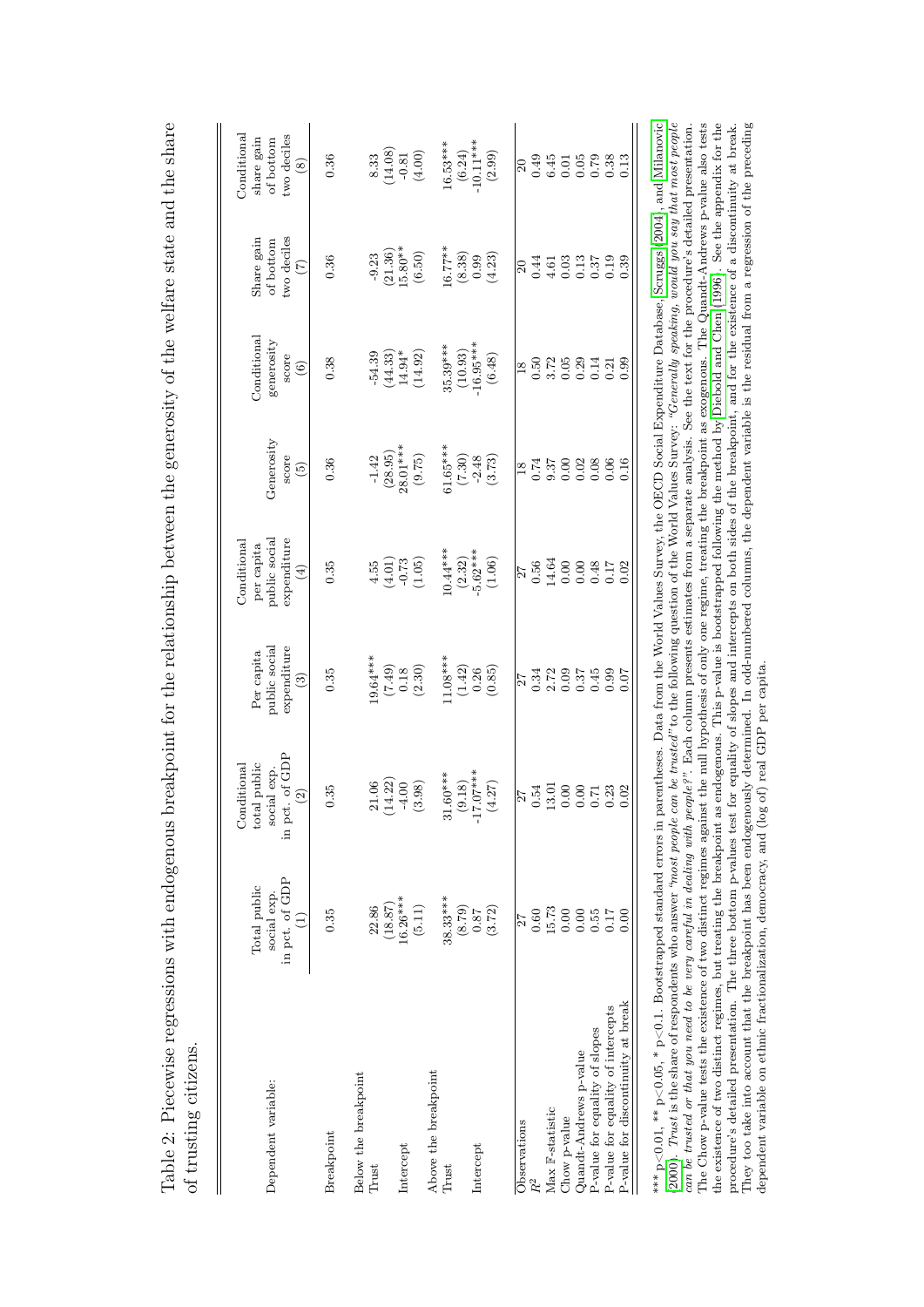| Dependent variable:                                                                                                                                                                                                                                                                                                                                                                                                                                                                                                                                                                                                                                                                                                                                                                                                                                                                                                                                                                                                                                                                                                                                                                                                                                                                                     | in pct. of GDP<br>Total public<br>social exp.<br>$\widehat{\Xi}$ | in pct. of GDP<br>total public<br>Conditional<br>social exp.<br>$\widehat{\Omega}$ | public social<br>expenditure<br>Per capita<br>ව | public social<br>expenditure<br>Conditional<br>per capita<br>$\left( 4\right)$ | Generosity<br>score<br>$\widehat{E}$ | Conditional<br>generosity<br>score<br>$\odot$ | two deciles<br>Share gain<br>of bottom<br>$\widehat{C}$ | $\footnotesize \texttt{Conditional}$<br>two deciles<br>share gain<br>of bottom<br>$\circledast$ |
|---------------------------------------------------------------------------------------------------------------------------------------------------------------------------------------------------------------------------------------------------------------------------------------------------------------------------------------------------------------------------------------------------------------------------------------------------------------------------------------------------------------------------------------------------------------------------------------------------------------------------------------------------------------------------------------------------------------------------------------------------------------------------------------------------------------------------------------------------------------------------------------------------------------------------------------------------------------------------------------------------------------------------------------------------------------------------------------------------------------------------------------------------------------------------------------------------------------------------------------------------------------------------------------------------------|------------------------------------------------------------------|------------------------------------------------------------------------------------|-------------------------------------------------|--------------------------------------------------------------------------------|--------------------------------------|-----------------------------------------------|---------------------------------------------------------|-------------------------------------------------------------------------------------------------|
| Breakpoint                                                                                                                                                                                                                                                                                                                                                                                                                                                                                                                                                                                                                                                                                                                                                                                                                                                                                                                                                                                                                                                                                                                                                                                                                                                                                              | 7.70                                                             | $7.70\,$                                                                           | 8.70                                            | 02.7                                                                           | 02.7                                 | 02.7                                          | 02.7                                                    | 02.7                                                                                            |
| Corruption perception<br>Below the breakpoint                                                                                                                                                                                                                                                                                                                                                                                                                                                                                                                                                                                                                                                                                                                                                                                                                                                                                                                                                                                                                                                                                                                                                                                                                                                           | 0.87                                                             | 0.42                                                                               | $0.82***$                                       | $-0.03$                                                                        | 0.25                                 | $-0.54$                                       | $0.79*$                                                 |                                                                                                 |
|                                                                                                                                                                                                                                                                                                                                                                                                                                                                                                                                                                                                                                                                                                                                                                                                                                                                                                                                                                                                                                                                                                                                                                                                                                                                                                         | (0.77)                                                           | (0.73)                                                                             | (0.26)                                          | $(0.22)$                                                                       | (1.91)                               | (2.36)                                        | (0.45)                                                  | $1.15$<br>(1.55)                                                                                |
| Intercept                                                                                                                                                                                                                                                                                                                                                                                                                                                                                                                                                                                                                                                                                                                                                                                                                                                                                                                                                                                                                                                                                                                                                                                                                                                                                               | 16.11***<br>(4.06)                                               | (3.56)<br>$-1.80$                                                                  | (1.56)<br>$-0.38$                               | (1.06)<br>0.24                                                                 | 25.64*<br>(14.11)                    | (16.64)<br>3.87                               | $9.39***$<br>(2.25)                                     | (2.14)<br>$-3.80$                                                                               |
| Above the breakpoint                                                                                                                                                                                                                                                                                                                                                                                                                                                                                                                                                                                                                                                                                                                                                                                                                                                                                                                                                                                                                                                                                                                                                                                                                                                                                    |                                                                  |                                                                                    |                                                 |                                                                                |                                      |                                               |                                                         |                                                                                                 |
| Corruption perception                                                                                                                                                                                                                                                                                                                                                                                                                                                                                                                                                                                                                                                                                                                                                                                                                                                                                                                                                                                                                                                                                                                                                                                                                                                                                   | $4.67***$                                                        | $3.66***$                                                                          | $1.06\,$                                        | $1.14***$                                                                      | $7.97**$                             | $7.63***$                                     | $\frac{1.69}{(3.67)}$                                   | 1.13                                                                                            |
| Intercept                                                                                                                                                                                                                                                                                                                                                                                                                                                                                                                                                                                                                                                                                                                                                                                                                                                                                                                                                                                                                                                                                                                                                                                                                                                                                               | $-21.99***$<br>(0.81)                                            | $-33.67***$<br>(1.36)                                                              | (2.06)<br>$-3.85$                               | $(0.45)$<br>-10.37**                                                           | $(3.67)$<br>-43.97                   | $-68.99***$<br>(2.46)                         | $-4.64$                                                 | $\left( 1.94\right)$ -11.21                                                                     |
|                                                                                                                                                                                                                                                                                                                                                                                                                                                                                                                                                                                                                                                                                                                                                                                                                                                                                                                                                                                                                                                                                                                                                                                                                                                                                                         | (6.86)                                                           | (11.72)                                                                            | (18.91)                                         | (4.10)                                                                         | (32.66)                              | (22.13)                                       | (31.90)                                                 | (16.90)                                                                                         |
| Observations                                                                                                                                                                                                                                                                                                                                                                                                                                                                                                                                                                                                                                                                                                                                                                                                                                                                                                                                                                                                                                                                                                                                                                                                                                                                                            | $\overline{27}$                                                  | $\overline{5}$                                                                     |                                                 | $\overline{27}$                                                                | $\overline{18}$                      | $\frac{8}{2}$                                 | $\overline{17}$                                         | $\frac{17}{2}$                                                                                  |
|                                                                                                                                                                                                                                                                                                                                                                                                                                                                                                                                                                                                                                                                                                                                                                                                                                                                                                                                                                                                                                                                                                                                                                                                                                                                                                         | 0.29                                                             | 0.20                                                                               | 0.37                                            | 0.15                                                                           | 0.35                                 | 0.42                                          | 0.41                                                    | 0.48                                                                                            |
| Max F-statistic                                                                                                                                                                                                                                                                                                                                                                                                                                                                                                                                                                                                                                                                                                                                                                                                                                                                                                                                                                                                                                                                                                                                                                                                                                                                                         | 4.50                                                             | 2.82                                                                               | 0.84                                            | 2.06                                                                           | $3.07$                               | $4.75$                                        | 3.46                                                    | $5.00\,$                                                                                        |
| Chow p-value                                                                                                                                                                                                                                                                                                                                                                                                                                                                                                                                                                                                                                                                                                                                                                                                                                                                                                                                                                                                                                                                                                                                                                                                                                                                                            | $0.02\,$                                                         | 0.08                                                                               | 0.44                                            | $0.15\,$                                                                       | $0.08\,$                             | 0.03                                          | 0.06                                                    | 0.078                                                                                           |
| Quandt-Andrews p-value                                                                                                                                                                                                                                                                                                                                                                                                                                                                                                                                                                                                                                                                                                                                                                                                                                                                                                                                                                                                                                                                                                                                                                                                                                                                                  | 0.09                                                             | 0.27                                                                               | $0.86$<br>0.86                                  | 0.44                                                                           | 0.26                                 | 0.11                                          | 0.18                                                    |                                                                                                 |
| P-value for equality of slopes                                                                                                                                                                                                                                                                                                                                                                                                                                                                                                                                                                                                                                                                                                                                                                                                                                                                                                                                                                                                                                                                                                                                                                                                                                                                          | 0.04                                                             | 0.06                                                                               |                                                 | 0.07                                                                           | 0.08                                 | 0.11                                          | 0.89                                                    |                                                                                                 |
| P-value for equality of intercepts                                                                                                                                                                                                                                                                                                                                                                                                                                                                                                                                                                                                                                                                                                                                                                                                                                                                                                                                                                                                                                                                                                                                                                                                                                                                      | 0.01                                                             | 0.02                                                                               | 0.81                                            | 0.06                                                                           | 0.05                                 | 0.08                                          | 0.82                                                    | 0.90                                                                                            |
| P-value for discontinuity at break                                                                                                                                                                                                                                                                                                                                                                                                                                                                                                                                                                                                                                                                                                                                                                                                                                                                                                                                                                                                                                                                                                                                                                                                                                                                      | 0.04                                                             | 0.16                                                                               | 0.83                                            | 0.53                                                                           | 0.15                                 | 0.20                                          | 0.50                                                    | 0.40                                                                                            |
| the existence of a discontinuity at break. They too take into account that the breakpoint has been endogenously determined. In odd-numbered columns, the dependent variable is the<br>*** $p<0.01$ , ** $p<0.05$ , * $p<0.1$ . Bootstrapped standard errors in parentheses. Data from the Transparency International, the OECD Social Expenditure Database, Scruggs (2004), and<br>and Chen (1996). See the appendix for the procedure's detailed presentation. The three bottom p-values test for equality of slopes and intercepts on both sides of the breakpoint, and for<br>Milanovic (2000). Corruption perception is the corruption perception index from Transparency International. Each column presents estimates from a separate analysis. See the text for<br>The Quandt-Andrews p-value also tests the existence of two distinct regimes, but treating the breakpoint as endogenous. This p-value is bootstrapped following the method by Diebold<br>the procedure's detailed presentation. The Chow p-value tests the existence of two distinct regimes against the null hypothesis of only one regime, treating the breakpoint as exogenous.<br>residual from a regression of the preceding dependent variable on ethnic fractionalization, democracy, and (log of) real GDP per capita. |                                                                  |                                                                                    |                                                 |                                                                                |                                      |                                               |                                                         |                                                                                                 |

<span id="page-24-0"></span>Table 3: Piecewise regressions with endogenous breakpoint for the relationship between the generosity of the welfare state and corruption  $\overline{\mathbf{r}}$  $\frac{1}{2}$  $-$ + $-$ + مواجب  $-4 + 1$  $\frac{1}{2}$  $+1$ malatianahin hatu  $\sin t$  for the  $\begin{bmatrix} 1 & 0 & 0 \\ 0 & 0 & 0 \\ 0 & 0 & 0 \\ 0 & 0 & 0 \\ 0 & 0 & 0 \\ 0 & 0 & 0 \\ 0 & 0 & 0 \\ 0 & 0 & 0 \\ 0 & 0 & 0 & 0 \\ 0 & 0 & 0 & 0 \\ 0 & 0 & 0 & 0 \\ 0 & 0 & 0 & 0 \\ 0 & 0 & 0 & 0 & 0 \\ 0 & 0 & 0 & 0 & 0 \\ 0 & 0 & 0 & 0 & 0 \\ 0 & 0 & 0 & 0 & 0 & 0 \\ 0 & 0 & 0 & 0 & 0 & 0 \\ 0 & 0 & 0 & 0 &$  $\frac{1}{2}$  $-1+1$  $\ddot{\phantom{0}}$ iq  $T_0$   $L_1$   $\circ$   $2$ .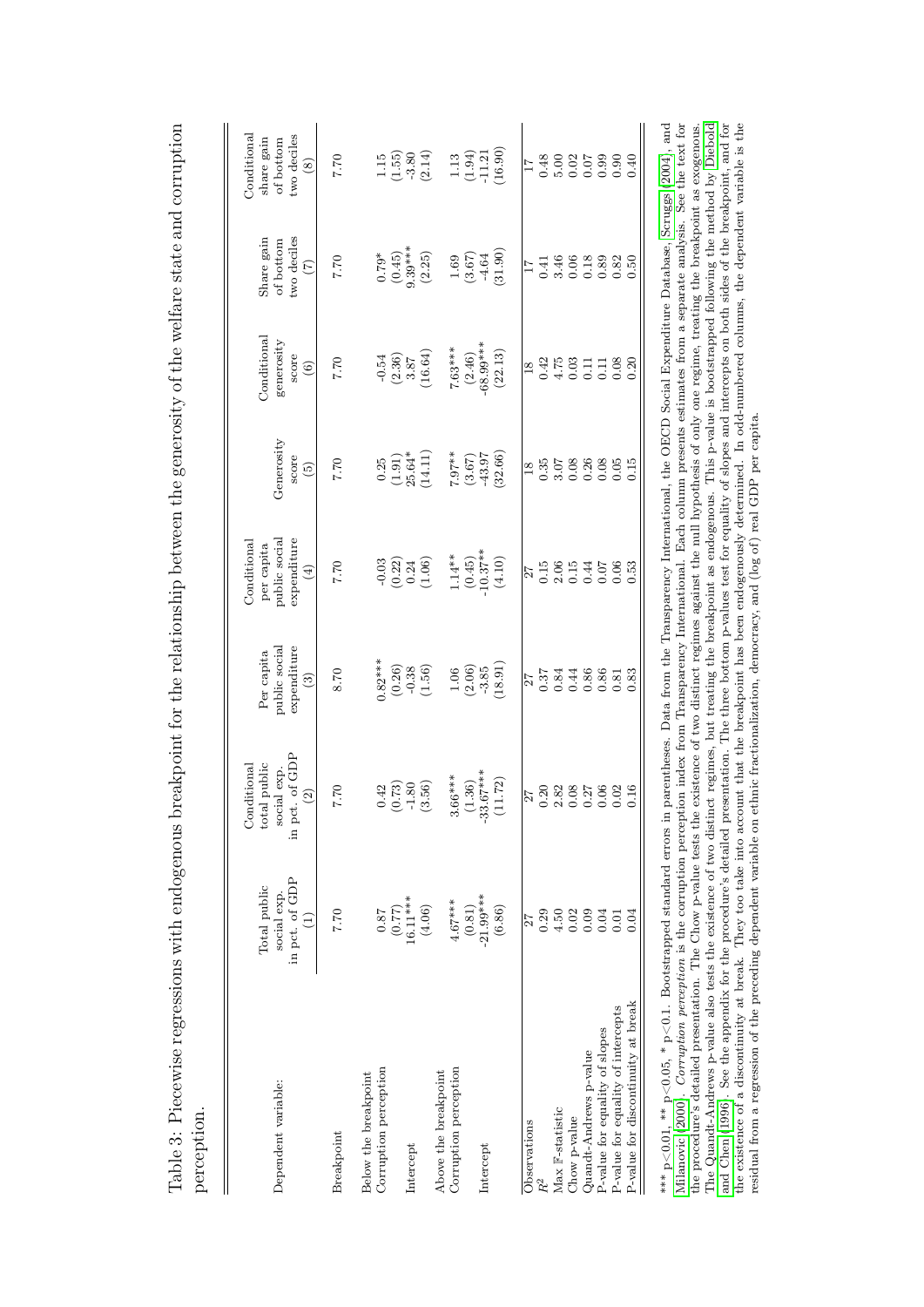|                       | (1)                    | (2)                  | (3)                   | (4)                  | (5)                  | (6)                  | (7)                  |
|-----------------------|------------------------|----------------------|-----------------------|----------------------|----------------------|----------------------|----------------------|
|                       |                        |                      |                       |                      |                      |                      |                      |
| Civism (benefits)     | $-0.162***$<br>(0.035) |                      |                       |                      |                      |                      |                      |
| Civism (transport)    |                        | $-0.149***$          |                       |                      |                      |                      |                      |
|                       |                        | (0.037)              |                       |                      |                      |                      |                      |
| $Civism$ (taxes)      |                        |                      | $-0.072**$<br>(0.036) |                      |                      |                      |                      |
| Civism (bribe)        |                        |                      |                       | $-0.082**$           |                      |                      |                      |
|                       |                        |                      |                       | (0.035)              |                      |                      |                      |
| Civism (litter)       |                        |                      |                       |                      | $-0.292***$          |                      |                      |
| Civism (stolen goods) |                        |                      |                       |                      | (0.076)              | $-0.188***$          |                      |
|                       |                        |                      |                       |                      |                      | (0.056)              |                      |
| Trust                 |                        |                      |                       |                      |                      |                      | $0.166***$           |
|                       |                        |                      |                       |                      |                      |                      | (0.030)              |
| Age                   | 0.001<br>(0.001)       | 0.001<br>(0.001)     | 0.001<br>(0.001)      | 0.001<br>(0.001)     | 0.002<br>(0.003)     | $-0.001$<br>(0.002)  | 0.000<br>(0.001)     |
| Male                  | $-0.101***$            | $-0.099***$          | $-0.098***$           | $-0.097***$          | $-0.205***$          | $-0.097**$           | $-0.087***$          |
|                       | (0.021)                | (0.022)              | (0.021)               | (0.021)              | (0.051)              | (0.036)              | (0.020)              |
| Education             | $-0.108***$            | $-0.105***$          | $-0.106***$           | $-0.106***$          | $-0.136***$          | $-0.133***$          | $-0.107***$          |
|                       | (0.009)                | (0.008)              | (0.009)               | (0.009)              | (0.021)              | (0.013)              | (0.009)              |
| Income                | $-0.090***$            | $-0.095***$          | $-0.092***$           | $-0.092***$          | $-0.086***$          | $-0.099***$          | $-0.094***$          |
| Religiosity           | (0.009)<br>0.003       | (0.009)<br>0.002     | (0.009)<br>0.003      | (0.009)<br>0.003     | (0.013)<br>$0.035**$ | (0.017)<br>0.011     | (0.009)<br>0.001     |
|                       | (0.006)                | (0.006)              | (0.006)               | (0.005)              | (0.013)              | (0.009)              | (0.005)              |
| Political orientation | $-0.138***$            | $-0.138***$          | $-0.137***$           | $-0.138***$          | $-0.174***$          | $-0.150***$          | $-0.137***$          |
|                       | (0.010)                | (0.011)              | (0.010)               | (0.010)              | (0.022)              | (0.019)              | (0.010)              |
| Married               | Reference              | Reference            | Reference             | Reference            | Reference            | Reference            | Reference            |
| Separated / Divorced  | 0.000                  | $-0.009$             | 0.003                 | 0.000                | $-0.095$             | $-0.021$             | $-0.000$             |
|                       | (0.042)                | (0.042)              | (0.042)               | (0.043)              | (0.108)              | (0.089)              | (0.042)              |
| Widowed               | 0.057                  | 0.045                | 0.057                 | 0.061                | $-0.026$             | 0.104                | 0.057                |
|                       | (0.042)                | (0.043)              | (0.042)               | (0.042)              | (0.085)              | (0.076)              | (0.041)              |
| Never married         | 0.007                  | 0.013                | 0.021                 | 0.022                | $-0.003$             | $-0.068$             | 0.011                |
| Employed              | (0.028)<br>Reference   | (0.030)<br>Reference | (0.028)<br>Reference  | (0.028)<br>Reference | (0.070)<br>Reference | (0.050)<br>Reference | (0.028)<br>Reference |
|                       |                        |                      |                       |                      |                      |                      |                      |
| Unemployed            | $0.139***$             | $0.137***$           | $0.136***$            | $0.138***$           | 0.087                | $0.160**$            | $0.145***$           |
|                       | (0.038)                | (0.040)              | (0.039)               | (0.039)              | (0.060)              | (0.077)              | (0.039)              |
| In education          | 0.054                  | 0.052                | 0.050                 | 0.044                | $-0.135$             | 0.065                | 0.066                |
|                       | (0.049)                | (0.050)              | (0.049)               | (0.048)              | (0.095)              | (0.096)              | (0.047)              |
| Retired               | $0.130***$             | $0.114**$            | $0.128***$            | $0.130***$           | 0.180                | $0.199***$           | $0.129***$           |
|                       | (0.046)                | (0.044)              | (0.046)               | (0.045)              | (0.107)              | (0.066)              | (0.045)              |
| Other                 | $0.065**$              | $0.066*$             | $0.071**$             | $0.070**$            | 0.000                | 0.032                | 0.046                |
|                       | (0.033)                | (0.034)              | (0.032)               | (0.032)              | (0.060)              | (0.063)              | (0.035)              |
| Observations          | 138965                 | 133242               | 141945                | 142192               | 22538                | 47757                | 144291               |
| R-squared             | 0.111                  | 0.109                | 0.110                 | 0.110                | 0.154                | 0.105                | 0.113                |

<span id="page-25-0"></span>Table 4: Relationship between the support for the welfare state and civism, measured using different questions.

\*\*\* p<0.01, \*\* p<0.05, \* p<0.1. White heteroskedastic standard errors (clustered by country  $\times$  wave) in parentheses. OLS regressions. Data from World Values Survey. All regressions include year and country fixed effects, and a constant term. The support for the welfare state is measured using the following question: "I'd like you to tell me your views on various issues. How would you place your views on this scale? 1 means you agree completely with the statement on the left; 10 means you agree completely with the statement on the right; and if your views fall somewhere in between, you can choose any number in between. We need larger income differences as incentives versus Incomes should be made more equal". Variables starting with Civism are equal to 1 if the respondent answers "never justifiable" to the following question: "Please tell me for each of the following statements whether you think it can always be justified, never be justified, or something in between, using this card"; variables are equal to 0 for all other answers. Statements used are: "Claiming government benefits to which you are not entitled"; "Avoiding a fare on public transport"; "Cheating on taxes when you have a chance"; "Someone accepting a bribe in the course of their duties"; "Throwing away litter in a public place"; "Buying stolen goods". Trust is measured using the following question: "Generally speaking, would you say that most people can be trusted or that you need to be very careful in dealing with people?" The variable equals 1 for "Most people can be trusted" and 0 for "Can't be too careful". Other covariates are described in the appendix.